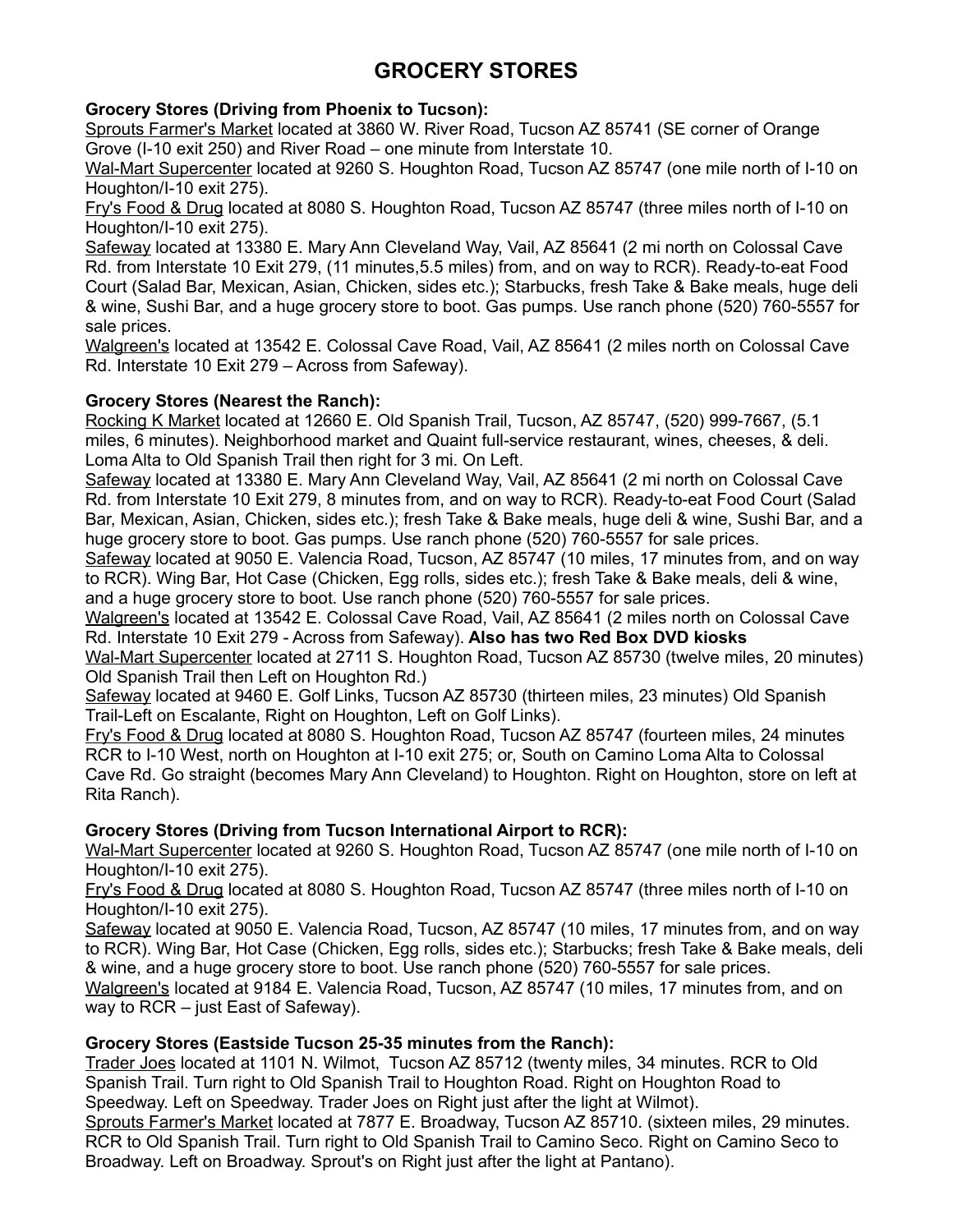# **RESTAURANTS**

# **Restaurants (Closest to RCR, 10-16 minutes):**

Rocking K Market located at 12660 E. Old Spanish Trail, Tucson, AZ 85747, (520) 999-7667, (5.1 miles, 6 minutes).<https://m.facebook.com/Rockingkmarket/>Quaint restaurant & neighborhood market. Appetizers, Breakfast, Lunch, Dinner, Pizza, Salads, Beer, Wine, Margaritas, cheeses, & deli. Open 8:00AM-8:00PM. Loma Alta to Old Spanish Trail then right for 3 mi. On Left.

Hacienda Grill at Del Lago Golf Club Located at 14155 E. Via Rancho Del Lago, Vail, AZ 85641, http://www.dellagogolf.net/dining/, (520) 647-3109. (Two and a half miles north on Colossal Cave Rd. Interstate 10 Exit 279 – on the way to Rincon Creek Ranch, or 5 miles, 9 minutes from RCR). Starbucks Coffee located in the Safeway at 13380 E. Mary Ann Cleveland Way, Vail, AZ 85641 (2 mi north on Colossal Cave Rd. from Interstate 10 Exit 279, 8 minutes from, and on way to RCR). Marco's Pizza located next to the Safeway at 13370 E. Mary Ann Cleveland Way, Ste 114, Vail, AZ 85641, (520) 822-8322, marcos.com (2 mi north on Colossal Cave Rd. from Interstate 10 Exit 279, (11 minutes,5.5 miles) from, and on way to RCR). **THEY DELIVER TO RCR!** Give gate code & Casita # Montgomery's Grill & Saloon **Best "Watering Hole"** close to the Ranch! Typical American fare. Located at 13190 E. Colossal Cave Rd. #190, Vail AZ 85641, http://www.montgomerysvail.com/, (520) 762-0081. (One mile north on Colossal Cave Rd. Interstate 10 Exit 279 – on the way to Rincon Creek Ranch, or 6.5 miles, 11 minutes from RCR).

Arizona Pizza Company Located at 13190 E. Colossal Cave Rd. #160, Vail AZ 85641, (520) 762-5500, https://www.yelp.com/biz/arizona-pizza-company-vail-3, (One mile north on Colossal Cave Rd. Interstate 10 Exit 279 – on the way to Rincon Creek Ranch, or 6.5 miles, 11 minutes from RCR). **THEY DELIVER TO RCR!** Give them your gate code and tell them "Casita #1-6 Up the Hill"

Saguaro Corners Live Music weekends. Bar fare. Mixed reviews. Located at 3750 S. Old Spanish Trail, Tucson AZ 85747,http://www.SaguaroCorners.net, (520) 886-2020. (8 mi, 14 min on Old Spanish Trail). Fito's Taco Shop Mexican Fast Food. Located 13303 E. Colossal Cave Rd., Vail AZ 85641, (520) 762- 8888, 6:00 AM-9:45PM, 7 days/wk, [https://www.facebook.com/Fitos-Taco-Shop-1781140622109700/.](https://www.facebook.com/Fitos-Taco-Shop-1781140622109700/) (One mile north on Colossal Cave Rd. I-10 Exit 279 – on the way to RCR, or 7 mi, 11 min from RCR). Terrace Cafe at Colossal Cave Typical fast food/ Snack bar fare. Located within Colossal Cave Mountain Park located at 16721 E. Old Spanish Trail, Vail, AZ 85641, http://ColossalCave.com, (520) 647-7275. (6 miles, 13 minutes from RCR). South on Camino Loma Alta, Left on Old Spanish Trail to Colossal Cave Mountain Park.

El Coronado Restaurant Traditional Mexican fare plus Burgers. Located at 7385 S. Houghton Rd., Suite #127, Tucson AZ 85747. http://www.ElCoronadoTucson.com/, (520) 574-7776. (8.5 miles, 15 minutes from RCR). South on Camino Loma Alta to Old Spanish Trail. Turn right and go 6.5 miles to Houghton Road (Old Spanish Trail becomes Valencia). Turn left on Houghton. Go 0.1 miles, El Coronado on left.

Jerry-Bob's Family Restaurant Typical family restaurant American fare. Located at 7545 S. Houghton Rd. #155, Tucson AZ 85747. (520) 574-9060. (8.5 miles, 16 minutes from RCR). South on Camino Loma Alta to Old Spanish Trail. Turn right and go 6.5 miles to Houghton Road (Old Spanish Trail becomes Valencia). Turn left on Houghton. Go 0.35 miles, Jerry-Bob's on left.

Mr. Toro Carneceria Mexican Food/Specialty Take-Out. Located at 7545 S. Houghton Rd., Tucson AZ 85747. (520) 849-6573, https://www.zmenu.com/mr-toro-carniceria-tucson-3-online-menu/ (8.5 miles, 16 minutes from RCR). South on Camino Loma Alta to Old Spanish Trail. Turn right and go 6.5 miles to Houghton Road (Old Spanish Trail becomes Valencia). Left on Houghton,0.4 miles, Mr. Toro's on left. Serial Grillers Excellent Sandwiches and Pizza. Extensive beer offering. Located at 7585 S. Houghton Rd., Tucson AZ 85747. http://www.SerialGrillersAZ.com/, (520) 574-7878. Open 7-days/wk till 9:00 PM. (8.5 miles, 16 minutes from RCR). South on Camino Loma Alta to Old Spanish Trail. Turn right and go 6.5 miles to Houghton Road (Old Spanish Trail becomes Valencia). Turn left on Houghton. Go 0.4 miles, Serial Grillers on left.

## **Restaurants (within 20-25 minutes of RCR):**

Luckie's Thai-Asian Cuisine Opened in 2008. Thai-Asian Cuisine. Located at 8110 S. Houghton Rd., Suite 186, Tucson AZ 85747. http://www.LuckiesThaiFood.com/, (520) 664-1011, (9.5 miles, 18 minutes from RCR). South on Camino Loma Alta to Old Spanish Trail. Turn right and go 6.5 miles to Houghton Road (Old Spanish Trail becomes Valencia). Turn left on Houghton. Go 1.0 miles, Luckie's on right in Fry's shopping center.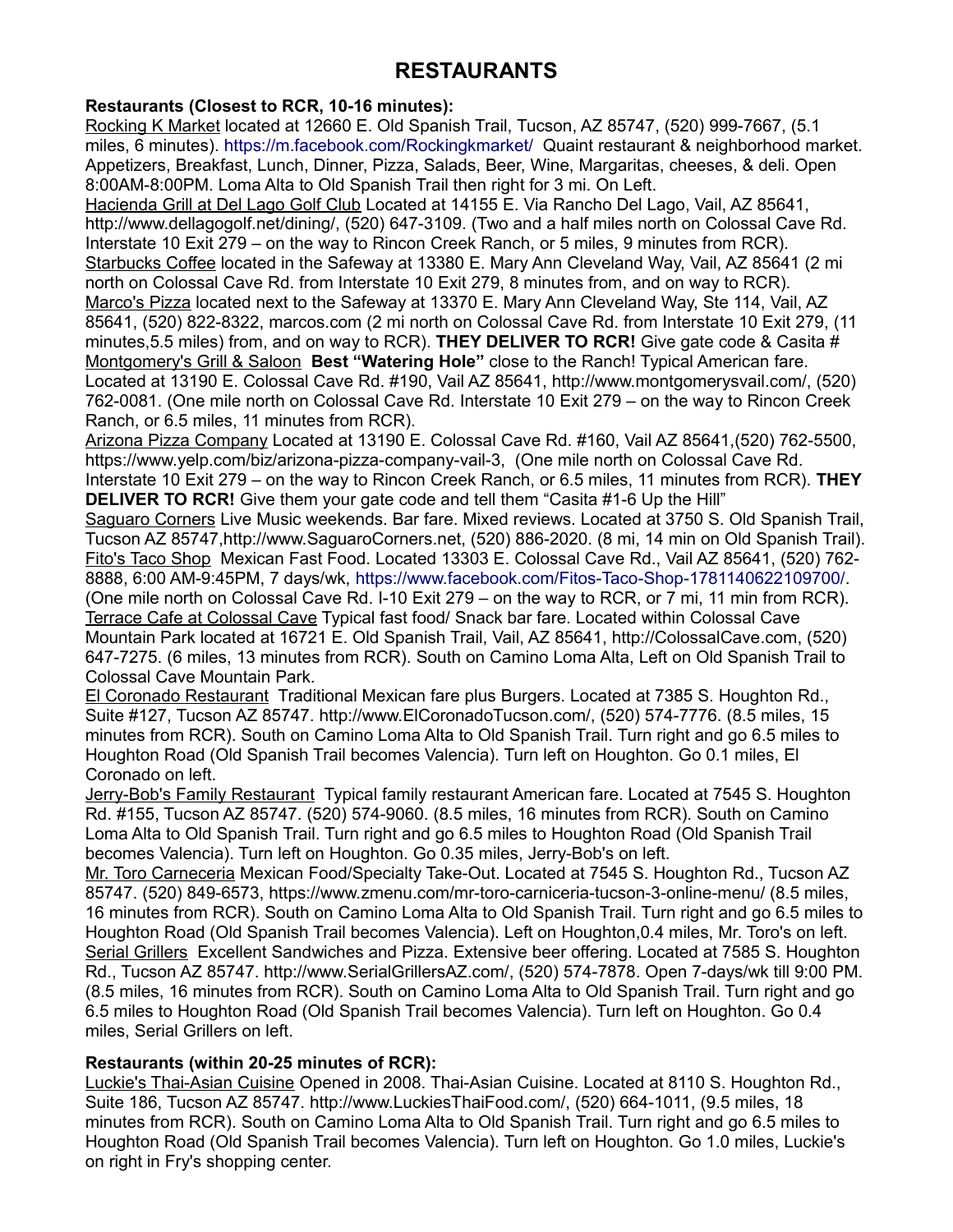Rancho Rustico Great Mexican Cuisine. Located at 10275 E. Old Vail Rd., Tucson AZ 85747. http://www.ranchorusticorestaurant.com/, (520) 574-2294, (13 miles, 20 minutes from RCR). South on Camino Loma Alta to Colossal Cave Rd. Right on Colossal Cave Road. Go straight at light (becomes Mary Ann Cleveland) to Houghton. Right on Houghton to next left. Rancho Rustico on left. Great Village Chinese Restaurant Gretchen and I get our take-out from here when returning from town. Ready in 10-15 minutes. Very friendly people and good food. Located at 1000 S. Harrison Road, Tucson AZ 85747. (520) 298-5661, http://greatvillagerestaurant.webs.com/. (13.5 miles, 21 minutes from RCR). Old Spanish Trail west to Harrison Road. Right on Harrison, Great Village on left. Guiseppe's Ristorante Italiano Exceptional little restaurant and bar. Part of the excellent Scordato Italian Restaurant Family. Located at 9431E. 22<sup>Nd</sup> Street, Suite 157, Tucson, AZ 85710, in the Fry's Shopping Center. (520) 771-8359, http://www.guiseppesristorante.com/. (13.5 miles, 21 minutes from RCR). Old Spanish Trail west to 22<sup>nd</sup> Street. Left on 22<sup>nd</sup> Street. Cross Harrison Road (at light), then right into shopping center. Guiseppe's at east end.

Bread and Butter Cafe Breakfast and Lunch diner. Typical American fare. Located at 9431E. 22<sup>Nd</sup> Street, Suite 137, Tucson, AZ 85710, in the Fry's Shopping Center. (520) 232-3202, http://www.BreadandButterCafeTucson.com/. (13.5 miles, 21 minutes from RCR). Old Spanish Trail west to 22<sup>nd</sup> Street. Left on 22<sup>nd</sup> Street. Cross Harrison Road (at light), then right into shopping center. Bread and Butter Cafe near middle.

#### **Restaurants (Tucson Favorites - Downtown):**

Downtown Kitchen & Cocktails Tucson favorite for over 20 years. Chef/Owner Janos Wilder -Traditional American/Continental cusine. Located at 135 S. 6<sup>th</sup> Avenue, Tucson, AZ 85701. http://DowntownKitchen.com/, (520) 623-7700, (24 miles, 31minutes from RCR). Old Spanish Trl/Valencia Rd. to I-10 West. I-10 to Congress Street exit 258. Turn right on Congress/Broadway to  $6<sup>th</sup>$ Avenue. Turn right onto 6<sup>th</sup> Avenue and go  $\frac{1}{2}$  block to Downtown Kitchen on left.

El Charro Tucson favorite for decades. Traditional Mexican Food. Located at 311 N. Court Avenue, Tucson, AZ 85701. http://www.ElCharroCafe.com/, (520) 622-1922, (29 miles, 37 minutes from RCR). I-10 to Congress Street exit 258. Turn right on Congress/Broadway to light at Granada Avenue. Left onto Granada then right onto Franklin Street, then take third right onto Court Avenue, and go ½ block to El Charro on right.

Cup Cafe Hotel Congress Hip, Funky, Tucson favorite for decades. Eclectic American Fare. Located at 311 E. Congress Street, Tucson, AZ 85701. http://www.HotelCongress.com/Food/, (520) 798-1618, (30 miles, 38 minutes from RCR). I-10 to Congress Street exit 258. Turn right on Congress/Broadway to Toole Avenue. Turn left onto Toole Avenue, then left onto Congress Street and go ½ block to Hotel Congress on right. Remember to pick up any pennies off the floor.

Agustin Kitchen Open for only a couple of years with one chef change, but well liked. Chef Erica Bostick-Escham. American and classic French cuisine. Located at 100 South Avenida del Convento #150, Tucson, AZ 85745. http://AugustinKitchen.com/, (520) 398-5382, (29 miles, 34 minutes from RCR). I-10 to Congress Street exit 258. Turn left (*West*) onto Congress. Go under freeway to Avenida Del Convento. Turn left onto Avenida Del Convento and go ½ block to Agustin Kitchen on right. Cafe A-La-Carte Now offering dinner. Executive Chef/Owner Mark Jorbin's continues expanding his offering of exquisite cuisine. **Great garden patio dining**. Located at 150 N. Main, Tucson, AZ 85701, http://www.cafealacarttucson.com/, (520) 628-8533. (29 miles, 34 minutes from RCR). I-10 to Congress Street exit 258. Turn right on Congress/Broadway to Granada Avenue (light). Left at Granada, go one block to Alameda (light), and turn right. Go one block on Alameda to Main Street and make a left. Go ½ block on Main to Cafe A-La-Carte on right. Parking at meters is free in Tucson after 5:00 PM. Penca Chic restaurant with central Mexico cuisine. Located at 50 E. Broadway, Tucson, AZ 85701. http://www.pencarestaurante.com/, (520) 203-7681, (29 miles, 35 minutes from RCR). I-10 to Congress

Street exit 258. Turn right onto Congress/Broadway and go ¾ mile to Scott Avenue (Penca will be on your right immediately before Scott Avenue, but no parking. Turn left (north) on Scott Ave. and go 1 3/4 blocks to parking garage entrance on right (Free on Weekends and after 5:00 PM).

47 Scott (TEMP CLOSED) Downtown bistro favorite since 2010. Phyllo covered chicken and Braised beef short rib are our favorites. Located at 47 N. Scott Ave, Tucson, AZ 85701. http://www.47Scott.com/, (520) 624-4747, (29 miles, 35 minutes from RCR). I-10 to Congress/Broadway Street exit 258. Turn right on Congress/Broadway to Scott Avenue. Turn left onto Scott Avenue, continue across Congress St. and go another ½ block to 47 Scott on left, Parking garage entrance across from 47 Scott on right.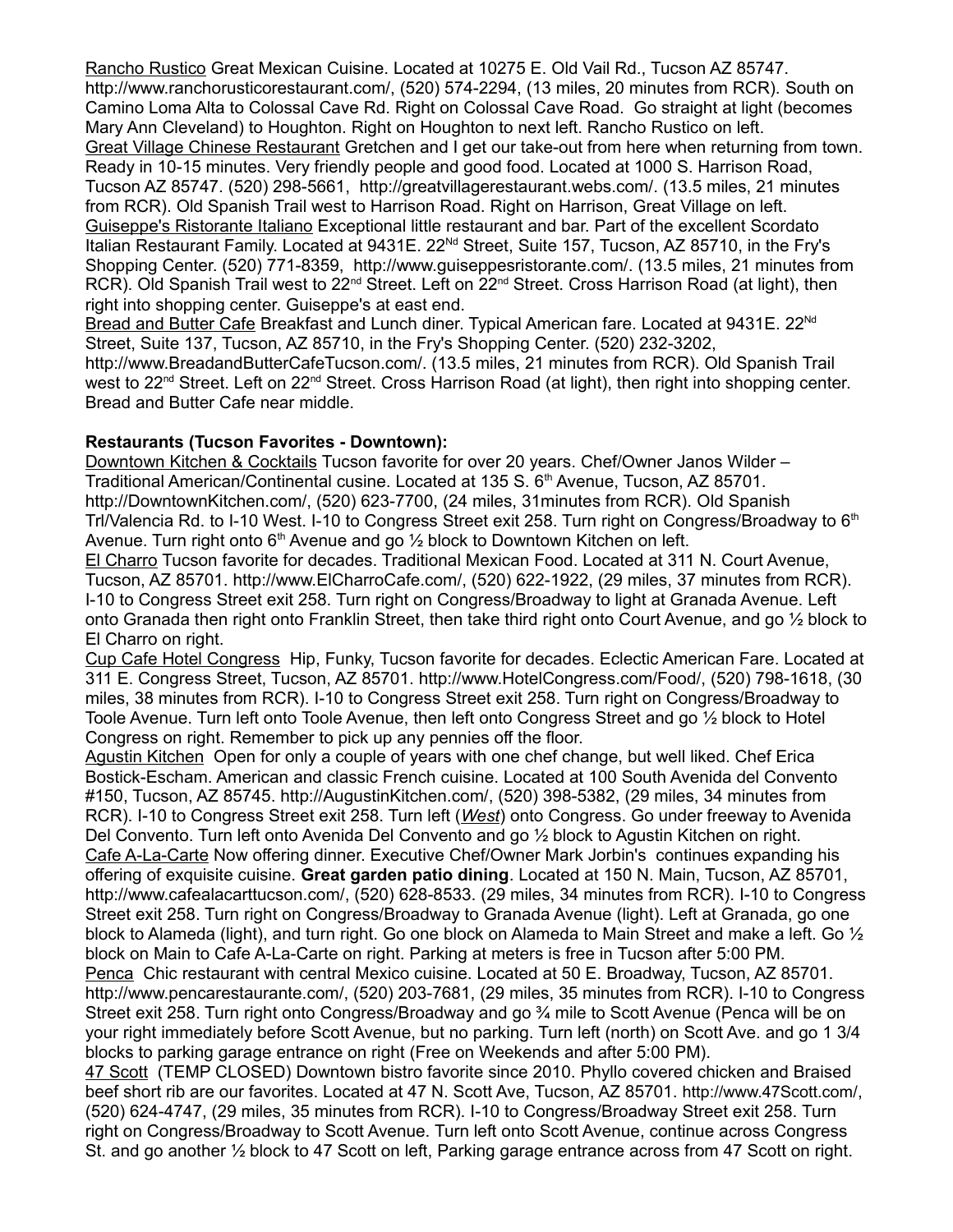Maynard's Market & Kitchen Light fare-casual dining- in Market, Full menu-Fine Dining- in Kitchen. **Best intimate, romantic dining**. Subdued lighting at windowside tables viewing passing trains through downtown parkway and **outstanding entrees.** Located at 400 N. Toole Ave, Tucson, AZ 85701. http://MaynardsTucson.com/, (520) 545-0577, (24 miles, 32 minutes from RCR). Old Spanish Trl/Valencia Rd. to I-10 West. I-10 to Congress/Broadway Street exit 258. Turn right on Congress/Broadway to 6th Avenue. Turn left onto 6th Avenue, continue across Congress Street to Pennington. Right on Pennington to Toole Ave. Right on Toole Ave. Maynard's immediately to your left. The Coronet Fine Dining. Now in their sixth year, but a new location. Chef Mahmoud "Moody" Elbarasi. Opened by Sally Kane, the granddaughter of Marvin and Fan Kane, the owners, and Jud Kane, the operator, of Tucson's only Mobil 5-Star restaurant, The Tack Room (closed in 2000). Located at 198 W. Cushing Street, Tucson, AZ 85705. http://CoronetTucson.com/, (520) 222-9889, (29 miles, 36 minutes from RCR). I-10 to Silverlake/29<sup>th</sup> Street exit 259. Continue 1.7 miles on the Freeway frontage road to Granada Avenue. Turn right onto Granada then 0.1 miles to Cushing Street. Turn Right onto Cushing then 0.3 miles to Cafe Coronet on right.

#### **Restaurants (Tucson Favorites – Citywide):**

Baja Cafe Hands down the **Best breakfast in Tucson**. Terrific lunches also. Incredibly prepared and tasty food with a Southwest flare. Twelve varieties of eggs benedict. Full bar. Long wait at peak hours. 7002 E. Broadway, Tucson AZ 85710. http://www.BajaCafeTucson.com/, (520) 495-4772, (18 miles, 29 minutes from RCR). Old Spanish Trail, Right on Houghton, Left on Broadway, Left on Kolb then immediate right into shopping center on right. Baja Cafe is about halfway down the strip. Johnathan's Cork Tucson favorite for decades. Chef/Owner Jonathan Landeen.Located at 6320 E. Tanque Verde Rd. Tucson, AZ 85715, http://jonathanscork.billfoldbrochures.com/, (520) 296-1631. (20 miles, 35 minutes. Old Spanish Trail, Right on Houghton, Left on Speedway, Right on Wilmot, Wilmot becomes Tanque Verde, Johnathan's on right.

Pinnacle Peak Tucson staple for decades. Most popular tourist steakhouse. Busy and loud, but great fresh steaks. Located at 6541 E. Tanque Verde Road, Tucson, AZ 85715. [www.PinnaclePeakTucson.com](http://www.PinnaclePeakTucson.com/) (520) 296-0911, (20 miles, 35 minutes from RCR). Old Spanish Trail, Right on Houghton, Left on Speedway, Right on Kolb, Left on Tanque Verde Road. Pinacle Peak on right in Trail Dust Town. Kingfisher Opened in 1993. Chef Jim Murphy – Seafood and American Cusine. Located at 2534 E. Grant Road, Tucson, AZ 85716. http://www.KingfisherTucson.com/, (520) 323-7739, (31 miles, 42 minutes from RCR). I-10 to Kino Parkway/Ajo Road exit 263. Turn right onto Kino Parkway (becomes Campbell Avenue). Go five miles to Grant Road. Turn right onto Grant Road and go 0.6 miles (just past the light at Tucson Boulevard) . Kingfisher is on right.

Le Rendezvous Tucson favorite for decades, and consistently voted the best French restaurant. Chef/Owner Jean-Claude Berger & son Gordon Berger – Traditional French Cusine. Be warned that that the service is often stereotypically French as well. Located at 3844 E. Fort Lowell Road, Tucson, AZ 85716. http://RendezvousTucson.com/, (520) 323-7373, (24 miles, 43 minutes from RCR).Old Spanish Trail, Right on Houghton, Left on Speedway, Right on Kolb. Kolb becomes Grant crossing Tanque Verde Rd. Grant to Alvernon. Right onto Alvernon. Alvernon to Ft. Lowell. Left onto Ft. Lowell. Go ½ block. Le Rendevous on left.

Blue Willow Tucson staple for decades. Eclectic menu. Patio dining. Located at 2616 N. Campbell Avenue, Tucson, AZ 85719. http://bluewillowtucson.com/, (520) 327-7577, (31 miles, 42 minutes from RCR). I-10 to Kino Parkway/Ajo Road exit 263. Turn right onto Kino Parkway (becomes Campbell Avenue). Go five and 1/2 miles (about four blocks past the light at Grant Road). Blue Willow is on right. Grill at Hacienda Del Sol Tucson favorite for decades. Traditional American/Continental cusine. Located at 5501 N. Hacienda Del Sol Road, Tucson, AZ 85715. http://www.HacxiendaDelSol.com/, (520) 529- 3500, (27 miles, 45 minutes from RCR). Old Spanish Trail, Right on Houghton, Left on Speedway, Right on Kolb. Kolb becomes Grant crossing Tanque Verde Rd. Grant to Craycroft. Right on Craycroft, left at Sunrise. Sunrise to Hacienda Del Sol Road. Left on Hacienda Del Sol Road then 0.4 miles. Vivace Tucson favorite for decades. Chef/Owner Daniel Scordato – Fine Italian Dining. New location overlooking the city at 6440 N. Campbell Avenue. http://www.VivaceTucson.com/, (520) 795-7221, (30 miles, 50 minutes from RCR). Old Spanish Trail, Right on Houghton, Left on Speedway, Right on Kolb. Kolb becomes Grant crossing Tanque Verde Rd. Grant to Craycroft. Right on Craycroft, left at Sunrise. Sunrise Drive becomes Skyline Drive. Skyline Drive to Campbell Avenue. Right onto Campbell Avenue. Vivace Restaurant on right.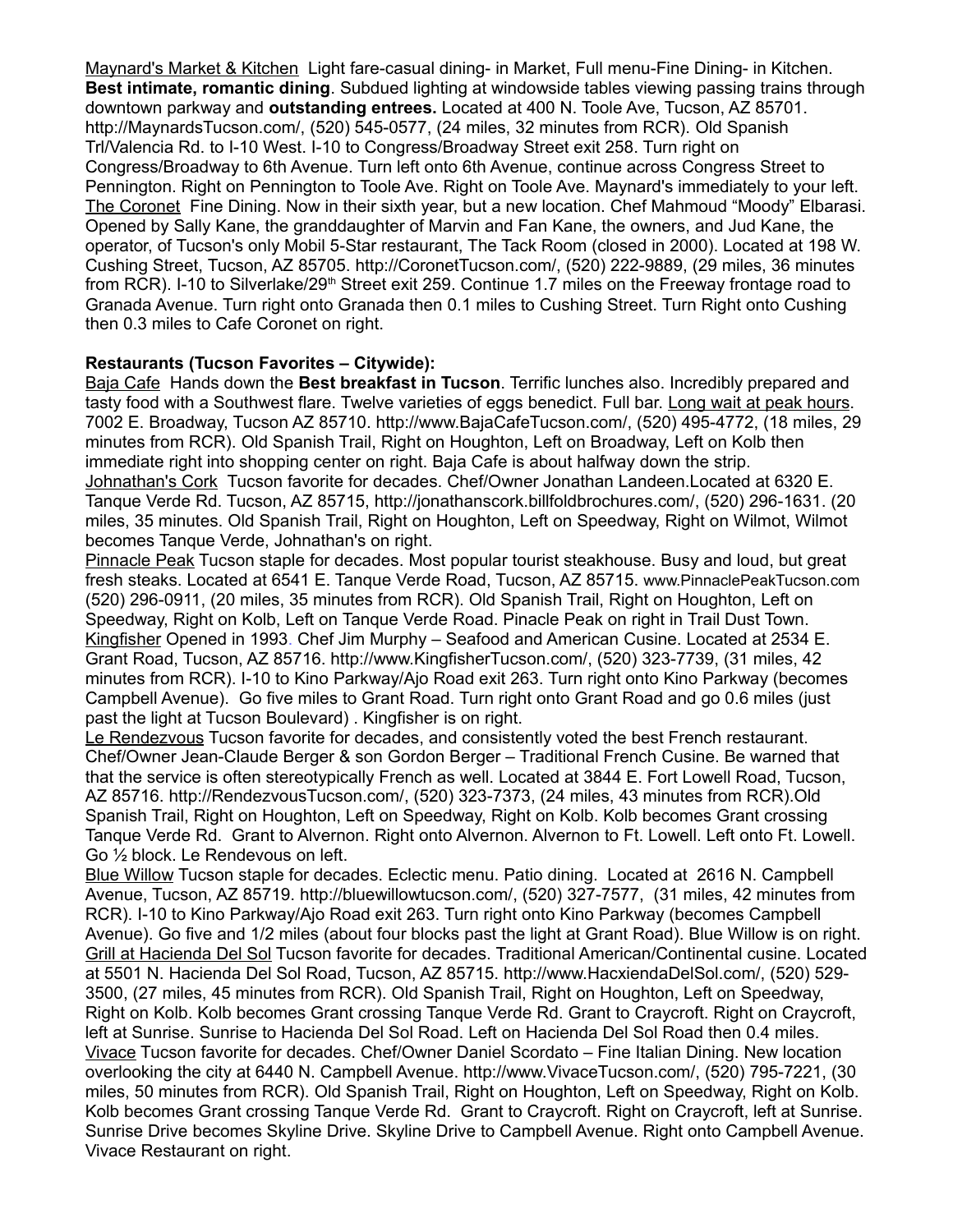Wildflower Opened in 1998 and consistently voted in top five of Tucson's best restaurants. Sam Fox's Restaurant Concepts New American - Continental cusine. Located at 7037 N. Oracle Road, Tucson, AZ 85704. http://foxrc.com/restaurants/wildflower-american-cuisine/, (520) 2319-4230, (40 miles, 52 minutes from RCR). I-10 to Prince Road exit 254. Turn right on Prince Road to Flowing Wells Road. Turn left onto Flowing Wells (becomes La Canada Road) and go 4½ miles to Ina Road. Turn right onto Ina and go one mile to Oracle Road. Wildflower at corner of Ina/Oracle on right.

#### **Destination Restaurants (Sonoita, Benson, and Bisbee):**

Horseshoe Cafe Terrific food, small town feel, casual. A local favorite in Benson, AZ. Located at 154 E 4th Street, Benson, AZ 85602. https://www.facebook.com/pages/Horseshoe-Cafe/279536548818135, (520) 586-2872, (41 minutes, 35 miles from RCR). RCR to I-10 East. I-10 East to Benson Business Exit 303. Exit road becomes  $4<sup>th</sup>$  Street. Continue 2.0 miles. Horseshoe Cafe on right.

The Steakout Restaurant Terrific traditional western steakhouse in the heart of cattle country. Located at 3243 AZ State Highway 82, Sonoita, AZ 85637. http://www.azsteakout.com/, (520) 455-5205, (35 miles, 43 minutes from RCR). RCR to I-10 East. Take I-10 east to to AZ-83 exit 281. Turn right (south) onto AZ-83 and go 25 miles to AZ-82. Turn left (east) onto AZ-82. The Steakout immediately on right (SE corner of AZ State Highways 83 & 82.

The Cafe Owner/Chef Adam Puckle. Superb Lunch and Dinner fare. Dinner Th, Fri, Sat only. Verv good Fish & Chips. Located at 3280 AZ State Highway 82, Sonoita, AZ 85637.

http://www.CafeSonoita.com/, (520) 455-5044, (35 miles, 43 minutes from RCR). RCR to I-10 East. Take I-10 east to to AZ-83 exit 281. Turn right (south) onto AZ-83 and go 25 miles to AZ-82. Turn left (east) onto AZ-82. Go about half a mile. The Cafe is on left.

Cafe Roka 5-Star cuisine in the heart of Bisbee. Chef Rod Kass. Located at 35 Main Street, Bisbee, AZ 85603. http://caferoka.com/, (520) 432-5153, (85 miles, 1 Hr 35 Min from RCR). RCR to I-10 East. Take I-10 east to to Benson 4<sup>th</sup>/Street/AZ-80 exit 303. Continue 2.3 miles to AZ-80. Turn right (south) onto AZ-80 and go 23.5 miles to Tombstone. Continue on AZ-80 through Tombstone for another 24.5 miles to the exit ramp to Old Bisbee. Turn left onto Tombstone Canyon Road, then the next left is Main Street. Park at any of the open lots in this area and walk to the restaurant and the various shops in the Old Bisbee town center.

Copper Brothel Brewery Craft beers, Full bar, Typical bar dining fare. Located at 3112 AZ Highway 83, Sonoita, AZ 85637. http://www.copperbrothelbrewery.com/, (520) 405-6521, (37 miles, 45 minutes from RCR). RCR to I-10 East. Take I-10 east to to AZ-83 exit 281. Turn right (south) onto AZ-83 and go 25 miles to AZ-82. Continue across AZ-82 for a half mile. Copper Brothel Brewery on Right.

## **Destination Restaurants (Tubac-Nogales):**

Elvira's Upscale Mexican restaurant in historic Tubac. Located at 2221 S. Frontage Road Tubac Arizona,85646 <http://www.elvirasrestaurant.com/>(520) 398-9421. (54 miles, 1 Hr 4 Min from RCR), RCR to I-10. Continue across I-10 (becomes Wentworth Rd.) for 4.5 miles to Sahuarita Rd. Turn right and go 16 miles to I-19 Exit 75. take I-19 South to Exit 34 (Tubac). Turn left (east) on Calle Barrio de Tubac to the east frontage road and turn left (north). Go about 0.5 miles to Plaza Road then continue going straight for another 0.1 miles to your next right and turn into La Entrada de Tubac center and Elvira's (or Longer Route: I-10 West to I-19 South, then to Tubac).

The Stables at Tubac Country Club Upscale Restaurant featuring Continental cuisine at the Tubac Golf Resort and Spa. Indoor and patio dining. Located at 65 Avedida de Otero, Tubac Arizona,85646 https://tubacgolfresort.com/stables-grill/ (520) 398-2678.(55 miles, 1 Hr 6 Min from RCR), RCR to I-10. Continue across I-10 (becomes Wentworth Rd.) for 4.5 miles to Sahuarita Rd. Turn right and go 16 miles to I-19 Exit 75. take I-19 South to Exit 34 (Tubac). Turn left (east) on Calle Barrio de Tubac to the east frontage road and turn left (north). Go about 1.2 miles to Avenida de Otera then turn right into Tubac Country Club and Stables Restaurant (or Longer Route: I-10 West to I-19 South, then to Tubac). Wisdom's Cafe Where the locals eat. Mexican Cuisine, Famous Fruit Burritos. Located at 1931 I-19 Frontage Road, Rio Rico, AZ 85648. (520) 398-2397. [https://wisdomscafe.com.](https://wisdomscafe.com/) (55 miles, 1 Hr 7 Min from RCR) RCR to I-10. Continue across I-10 (becomes Wentworth Rd.) for 4.5 miles to Sahuarita Rd. Turn right and go 16 miles to I-19 Exit 75. take I-19 South to Exit 34 (Tubac), left under highway, then right on East Frontage Road for 2.4 miles. Wisdoms on Left.

# **Foodies: Check out "Taste of Tucson" under Activities**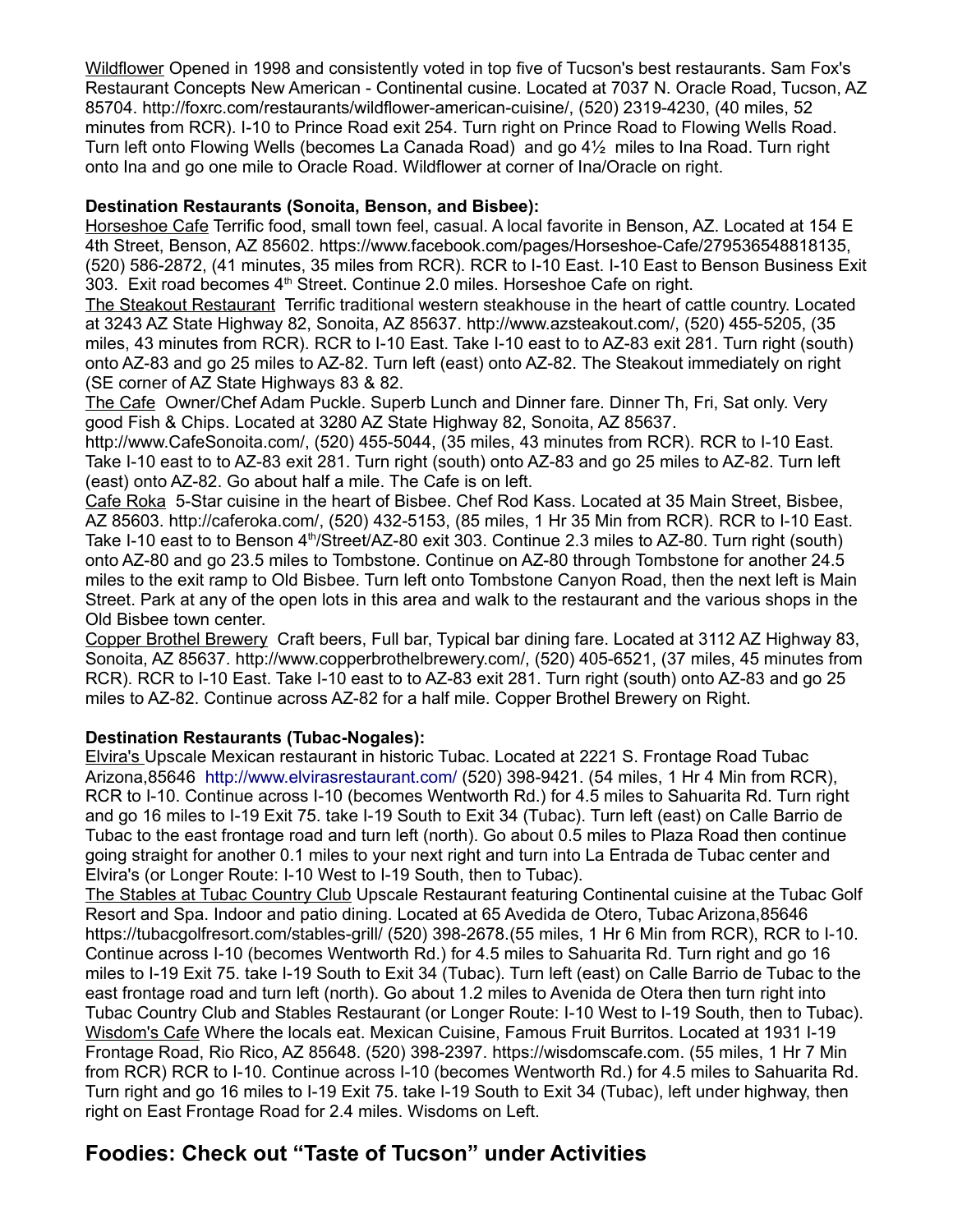# **ACTIVITIES NEAR RINCON CREEK RANCH**

# **Horseback Riding**:

Colossal Cave is located about 10 minutes from the Ranch at 16721 E. Old Spanish Trail, Vail AZ 85641 (https://colossalcave.com/stables-and-petting-zoo/). There is also a cave tour, museums, gift shop, cafe, and picnic area. Call the stable at (928) 487-0364 or the Cave HQ at (520) 647-7275. Rocking K Riding Stables: is located about 5 minutes from the Ranch at 13401 E. Old Spanish Trail, Vail AZ 85641 (http://www.RockingKRanchStablesandBoarding.com). Still a working cattle ranch. Individual and Group rides. Team Roping/Penning. Contact Merry Armour at (520) 248-2454.

# **Caverns**:

Colossal Cave is located about 10 minutes from the Ranch at 16721 E. Old Spanish Trail, Vail AZ 85641 (http://colossalcave.com) (520) 647-7275. Walking tours, ladder tours, and wild cave tours. Also museums, gift shop, picnic area and an outdoor cafe. Horseback riding also available. Call (928) 487- 0364.

Kartchner Caverns State Park is located about 40 miles (36 minutes) from the Ranch at 2980 AZ-90, Benson, AZ 85602 (http://azstateparks.com/Parks/KACA/) (520) 586-2283. Reservations required!

**Hiking:** Gated trail access into Saguaro National Park is located 250 feet from your Casita door. Access to the Arizona Trail is located 3.5 miles via the SNP trail from our trail gate. A trail head into the 4000 acre Cienega Creek Preserve is ten minutes away at the bridge crossing on Colossal Cave Road one-half mile west from Camino Loma Alta. Tucson is surrounded by four mountain ranges providing abundant hiking opportunities. About twenty minutes away at the East ends of Speedway and Broadway Boulevards is a network of over twenty trails that cover the lower portion of Saguaro National Park. The SNP Visitor's center is fifteen minutes down the road at 3693 S. Old Spanish Trail where several informative trails allow visitors to learn about life in the Sonoran Desert. For a hike among the pines, Madera Canyon, provides the perfect desert respite. Located on the northwest face of the Santa Rita Mountains, trail head elevations start around 4500 feet and lead up to the Mt. Wrightson summit at 9456 feet (Your casita is at 3040 feet). Take the I-19 Continental Exit 63, and follow signs eleven miles to the Canyon. For map & info links, go to the activities page of the website.

**Birding: See the dedicated Birding page on our website.** RCR is a transition zone property with Sonoran desert, riparian mesquite bosque, lightly treed pasture, and large lawns. It is a great place for birding. We have developed a bird list with over 145 species that you might spot. The list is available in your casita along with a pair of full size binoculars for your use. We have eight hummingbird nests under our porch. Feeders are strategically located at all casitas. Also visit Agua Caliente Park, located about 10 miles Northeast of us (as the bird flies). The park is located at 12325 E. Roger Road, Tucson, AZ 85749. [http://webcms.pima.gov/cms/one.aspx?portalId=169&pageId=1503.](http://webcms.pima.gov/cms/one.aspx?portalId=169&pageId=1503) Another worldfamous birding attraction is in the town of Willcox, located 1 hour 10 minutes away, (70 miles) on Interstate 10. Each January the Willcox Playa is the site of one of the largest Sandhill Crane gatherings in the world. See<http://www.wingsoverwillcox.com/>and [https://www.azgt.coop/what-we](https://www.azgt.coop/what-we-do/environment/apache-station-wildlife-viewing-area/)  [do/environment/apache-station-wildlife-viewing-area/.](https://www.azgt.coop/what-we-do/environment/apache-station-wildlife-viewing-area/) Northwest of Tucson, the Sweetwater Wetlands Park is home to numerous shore and wading birds, [https://www.tucsonaz.gov/water/about](https://www.tucsonaz.gov/water/about-sweetwater-wetlands-and-access)[sweetwater-wetlands-and-access.](https://www.tucsonaz.gov/water/about-sweetwater-wetlands-and-access) Also, in the Santa Rita Mountains south of the ranch, visit Ramsey Canyon (1 hour 25 minutes, 71 miles from RCR - very scenic drive), World-famous primarily for the 15 species of hummingbirds that live there. See

[http://www.nature.org/ourinitiatives/regions/northamerica/unitedstates/arizona/placesweprotect/ramsey](http://www.nature.org/ourinitiatives/regions/northamerica/unitedstates/arizona/placesweprotect/ramsey-canyon-preserve.xml) [-canyon-preserve.xml,](http://www.nature.org/ourinitiatives/regions/northamerica/unitedstates/arizona/placesweprotect/ramsey-canyon-preserve.xml) and Madera Canyon (1 Hr 11 Minutes, 46 miles from RCR), https://www.fs.usda.gov/recarea/coronado/recarea/?recid=25760

## **For great Birding also visit:**

Arizona-Sonora Desert Museum Located at 2021 N. Kinney Road, Tucson, AZ 85743, (520) 883-1380. (42 miles, 55 minutes from RCR), www.DesertMuseum.org. Very large Hummingbird Aviary, and the Raptor Free Flight Show should not be missed! RCR to I-10 West. I-10 west to I-19 South, Exit 260. I-19 South to Ajo Road Exit 99. Turn Right onto Ajo Road and go 5 miles to Kinney Road. Turn right onto Kinney Road and go 7.8 miles to Desert Museum on left.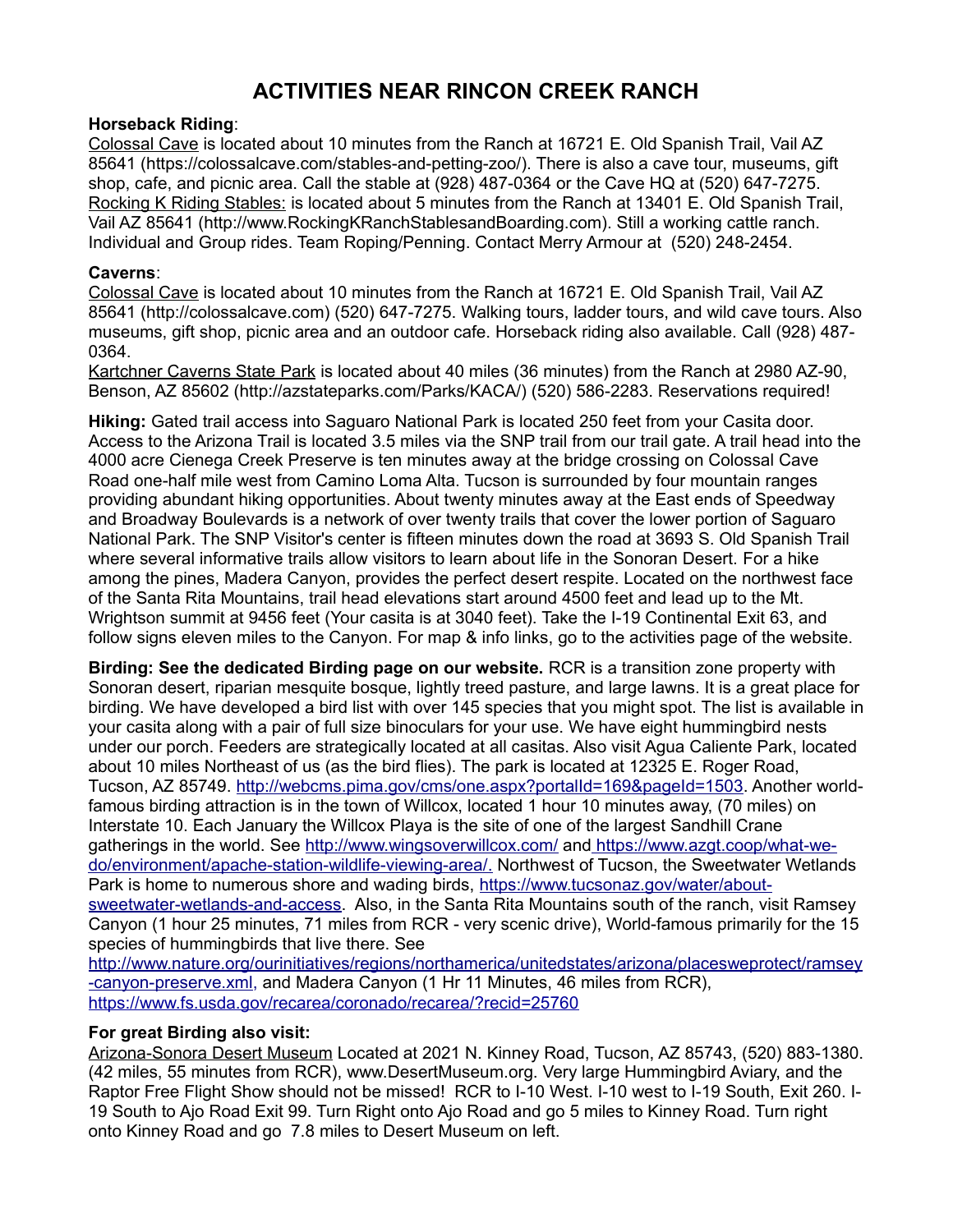The Paton Center for Hummingbirds Located at 477 Pennsylvania Avenue, Patagonia, AZ 85624 (58 minutes, 48 miles from RCR), http://www.tucsonaudubon.org/work/patons.html, (520) 415-6447. Owned/Operated by The Tucson Audubon Society. Open to the public, free of charge, dawn to dusk. Great birding and picnic area concentrating on the hummingbirds of SE Arizona. RCR to I-10 East. Take I-10 east to to AZ-83 exit 281. Turn right (south) onto AZ-83 and go 25 miles to AZ-82. Turn right (west) on AZ-82 and go 13 miles to 4<sup>th</sup> avenue, Turn right (north) onto 4<sup>th</sup> avenue and go about 0.15 miles to the 'T' intersection with Pennsylvania Street. Turn left (south) onto Pennsylvania Avenue / Blue Heaven Road and go about 0.3 miles to the Paton Center on left.

Patagonia/Sonoita Creek Preserve Located at 150 Blue Heaven Road, Patagonia, AZ 85624 (60 minutes, 50 miles from RCR), just 1/4 mile down the road from the Paton Center. (520) 394-2400 http://www.nature.org/ourinitiatives/regions/northamerica/unitedstates/arizona/placesweprotect/patago nia-sonoita-creek-preserve.xml.

**Birding Guides:** All day birding tours for couples for \$250 traveling all around the Tucson area. East-West Birding Tours Ken Blankenship; [KenBlankenship@comcast.net,](mailto:KenBlankenship@comcast.net) (770) 317-8486 http://eastwestbirdingtours.com/

Fun Birding Tours Richard Fray; Richard@FunBirdTours.com (520) 394-4224, toll free (855) 888-6446 <http://www.arizonabirder.com/>

**Jeep Tours**: We recommend Trail Dust Adventures (www.TrailDustAdventures.com) (520) 747-0323. They have a tour that goes over the Rocking K Ranch property located 5 miles away (6 minutes). Be sure to tell them you are staying at the Rincon Creek Ranch, and that you are interested in the tours that go out on the Rocking K. You can meet them at the gate directly across from the Rocking K Market at 12660 E Old Spanish Trail, Tucson AZ 85747.

#### **Stargazing:**

Arizona Star Tours For private viewing here at the Ranch. Owner Benjamin Loker brings out Professional Quality telescopes for couples and private groups for a flat fee of \$349 for two hours of viewing. He also conducts public viewing events at local resorts nearly every weekend that are open to the public. Contact Benjamin at (520) 688-1871, or email him at [info@AZStasrTours.com,](mailto:info@AZStasrTours.com) or visit his website at [www.AZStarTours.com.](http://www.AZStarTours.com/)

Kitt Peak National Observatory Visit<https://www.noao.edu/kpvc/Prog/nighttime.php>for more info on nighttime tours, or<https://www.noao.edu/kpvc/Prog/index.php>for general visitor and tour info. The Observatory is located west of Tucson in the Quinlan Mountains on the Tohono O' odham Reservation, (77 miles, 1 Hr 40 minutes from RCR). Visitor's Center & Museum Open 9:00 AM – 3:45 PM, no fee. Telescope tours throughout the day, and several nighttime programs. Reservations must be made online for programs and special tours.

Mount Lemmon Observatory/UofA SkyCenter located northeast of Tucson in the Santa Catalina Mountains, 9800 E. Ski Run Road, Tucson, AZ (47 miles, 1 Hr 24 minutes from RCR). They offer several several nighttime programs. Reservations must be made in advance for programs and special tours. See<http://skycenter.arizona.edu/programs/public/skynights>for tickets and reservations.

## **Bicycling (Road & Mountain) RENTAL SERVICES SEVERELY IMPACTED BY COVID..CALL!!!:**

The ranch is located one mile from Tucson's extensive network of paved bike paths. You can also bike to the nearby Loma Alta Trailhead and mountain bike the Arizona Trail. The new Valencia Road extension with bike lane provides quick access to The Loop, and Fantasy Island. Bike lane along Old Spanish Trail leads to the Saguaro National Park loop or anywhere in the city. For map & info links, go to the activities page of the website.

Bikes Tucson (https://www.bikestucson.com/) (520) 991-1986. Super friendly and helpful. Contact the owner, Jason Smith. Delivery and Pick-up. They rent road bikes, hybrids, and kid's bikes. Bikes can be ready and waiting at your casita. Inquire about service kits, helmets, pedals, water bottles, etcetera. Broadway Bicycles Located at 140 Sarnoff Drive, Tucson AZ 85710, (27 minutes, 15 miles from RCR), https://www.broadwaybicycles.com/articles/rentals-pg114.htm, (520) 296-7819. They rent road bikes, mountain bikes, hybrids, and more. Bikes must be picked up & returned to store. See selection on website. Inquire about carriers, service kits, helmets, pedals, gloves, water bottles, etcetera.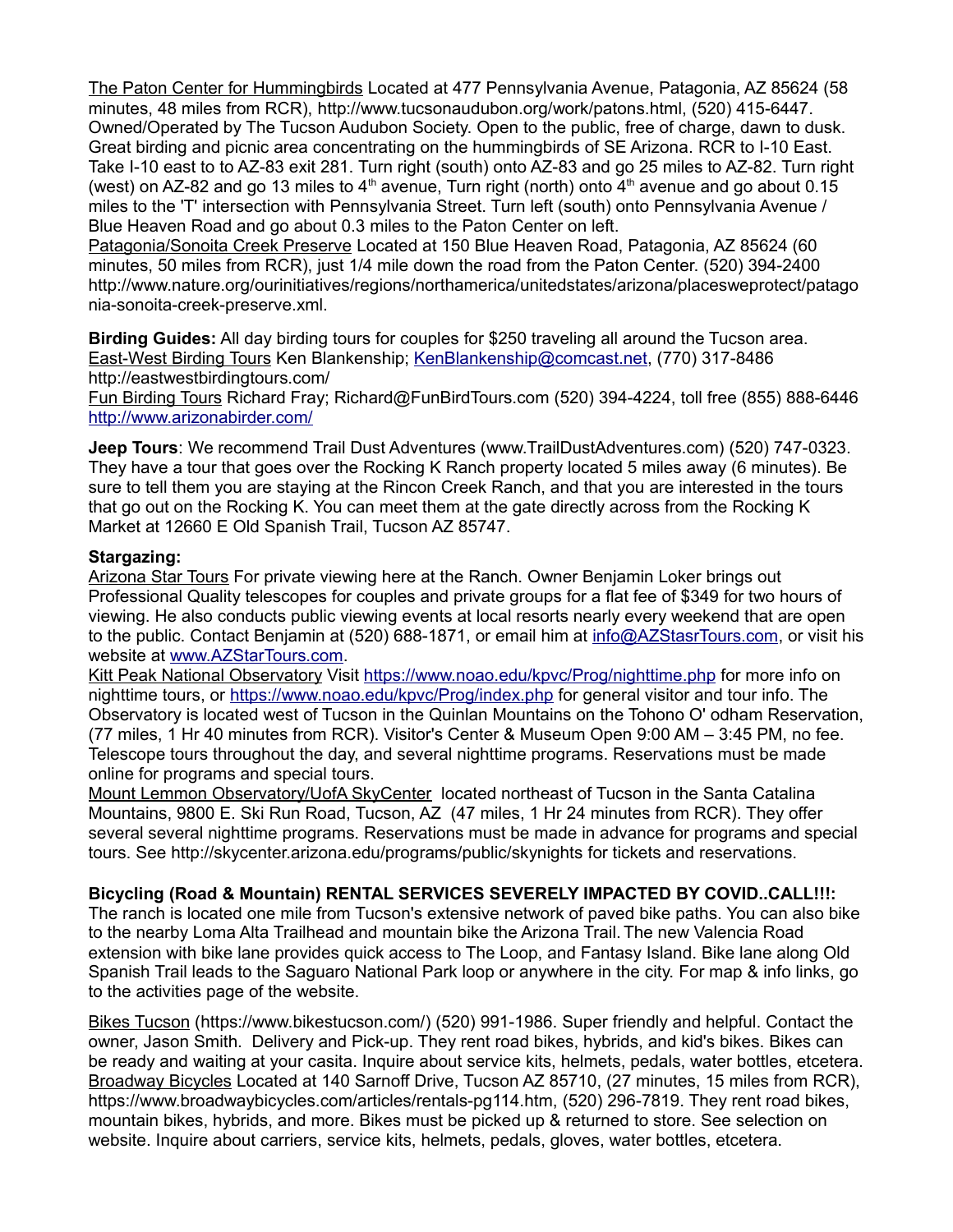# **Golf:**

Del Lago Golf Club Located at 14155 E. Via Rancho Del Lago, Vail, AZ 85641,

http://www.dellagogolf.net/golf/, (520) 647-1100. (Two and a half miles north on Colossal Cave Rd. Interstate 10 Exit 279 – on the way to Rincon Creek Ranch, or 5 miles, 9 minutes from RCR).

Fred Enke Golf Club Located at 8251 E. Irvington Road, Tucson, AZ 85730,

http://www.tucsoncitygolf.com/fred-enke/, (520) 791-2539. (14.7 miles (24 minutes) Old Spanish Trail-Left on Escalante, Left on Houghton, Right on Irvington. Course on right).

Rolling Hills Golf Course Located at 8900 E. 29<sup>th</sup> Street, Tucson, AZ 85710,

http://rollinghillstucson.com/, (520) 298-2401.(14.9 miles (26 minutes) Old Spanish Trail-Left on Escalante, Right on Houghton, Left on Golf Links, Right on Camino Seco, Right on 29<sup>th</sup> Street. Course on right).

Forty-Niner's Golf Course Located at 12000 E. Tanque Verde Road, Tucson, AZ 85749,

http://fortyninercc.com/, (520) 749-4925.(16.4 miles (27 minutes) Old Spanish Trail-Right on Freeman. Left on Speedway, Right on Tanque Verde Loop, Right on Tanque Verde. Course on right). Rincon Mountain Bar & Grill at clubhouse.

# **Wine Tasting:**

Sonoita/Elgin Vineyards: The Sonoita-Elgin area, located about one hour (45 miles) from the Ranch, is home to over a dozen vineyards almost all of which offer tours and wine tasting.

http://arizonawine.org/visit-az-wine-country/sonoita/. RCR to I-10 East. Take I-10 east to to AZ-83 exit 281. Turn right (south) onto AZ-83 and go 25 miles to AZ-82. See the AZ Winetrail map at website for directions to the individual wineries. For transportation and wine tours, we recommend Arizona Sunshine Tours (520) 803-6713, http://www.sonoitawinetours.com/. Also Goldstar Town Car, Chris Kerr, (520) 490-5406, [http://GoldstarAZ.com,](http://GoldstarAZ.com/) For lunch, we recommend The Cafe at 3280 AZ State Highway 82, or the Steakout restaurant located on the southeast corner of the intersection of AZ State Highways 83 & 82.

Willcox Vineyards: Willcox , located about one hour and ten minutes (70 miles) from the Ranch. About 75% of the grapes grown in Arizona come from Willcox. It is home to over a dozen vineyards almost all of which offer tours and wine tasting. RCR to I-10 East. Take I-10 east to Exit 336 (Haskell Avenue/State 186). Go about 3.6 miles to the intersection with Maley Street/AZ-186. Go right for one block to Railroad Avenue. This is the heart of Historic Downtown Willcox. There are several museums and wine tasting rooms along Railroad Avenue. See Wines of Willcox Wine Map:

[http://www.willcoxwines.com/assets/wines\\_of\\_willcox\\_arizona\\_tasting\\_room\\_map\\_v\\_12.pdf](http://www.willcoxwines.com/assets/wines_of_willcox_arizona_tasting_room_map_v_12.pdf) In addition to the restaurants shown on the map, the Double S Steakhouse at 1201 W. Rex Allen Drive is recommended.

Closest to RCR is Charron Vineyard. One of the best tasting atmospheres. Located at 18585 S. Sonoita Highway, Vail, AZ 85641. http://www.charronvineyards.com/, (520) 762-8585, (22 minutes, 16.4 miles). RCR to I-10 East. Take I-10 east to to AZ-83 exit 281. Turn right (south) onto AZ-83 and go 6.5 miles. Charron Vineyard is on left.

**Massage:** Book your massage with Tammy Malak, NCBTMB (520) 465-7484. Massage available in your casita, or in our Massage Therapy room located in Luella-Boomer Hall. Typically \$110 for sixty minutes. Call Tammy for details and exact prices. Sessions customized to your particular needs.

# **Hot Air Ballooning (Cold weather Only)**:

Fleur de Tucson Highly recommended. Flights of 60-90 minutes over Tucson Mountain Park. \$250 per person. Meet at Denny's restaurant, usually around 6:30 AM, 4920 W. Ina Road, Tucson, AZ 85743 (43 minutes, 39 miles from RCR). Private launch area 7 minutes from Denny's. 4-5 occupants max. [https://www.fleurdetucson.net/.](https://www.fleurdetucson.net/) Call Becky (520) 403-8547.

Balloon America Closest to RCR! Flights of about an hour over East Tucson-Rincon & Catalina foothills. \$249 per person. Meet & Launch from La Mariposa, 1501 N. Houghton Road, Tucson AZ 85749, around 7:00 AM (25 minutes, 15 miles from RCR). https://balloonridesusa.com/. Call Ron Miller at (520) 299-7744.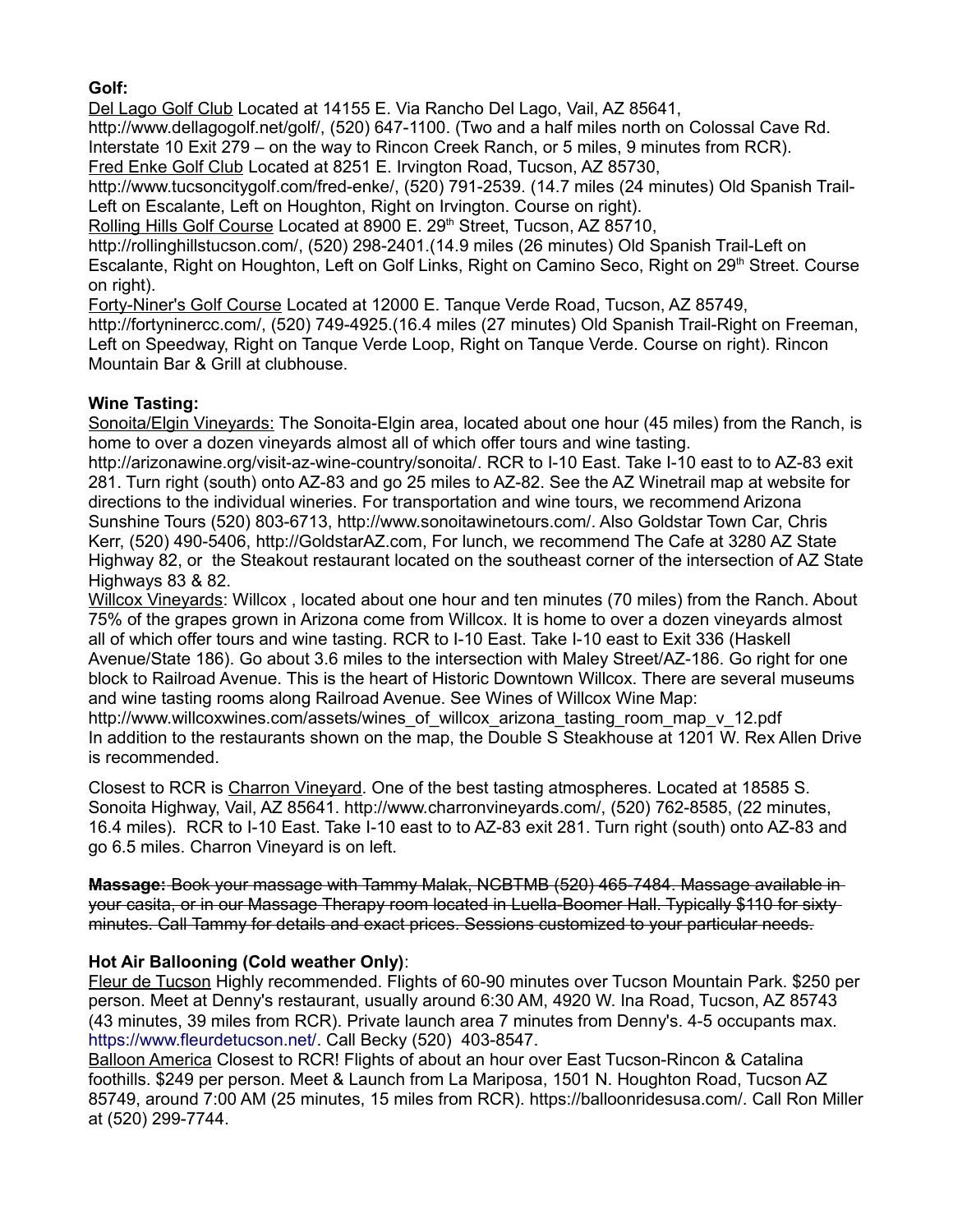#### **ATV and Mine Tour**:

Desert Adventures Vail AZ Highly Recommended! Explore a historic mine and ride ATVs through the desert. Located at 21200 S. Red Cloud Mine Road, Vail, AZ 85641.

http://www.desertadventuresvailaz.com/, (520) 345-4682, Contact Bob Miller. (50 minutes, 23 miles). RCR to I-10 East. Take I-10 east to to AZ-83 exit 281. Turn right (south) onto AZ-83 and go 9.3 miles to Hilton Ranch Rd. After 2.7 Miles, bear right onto Red Cloud Mine Rd. Continue 1.0 mile to Desert adventures on right.

#### **Culinary and Historic/Cultural Tours**:

Taste of Tucson Culinary and Cultural/Historic tours of Tucson., http://tasteoftucsondowntown.com. TasteofTucsonDowntown@gmail.com. Contact Sherry Weiss (520) 425-4243 or Elysa Crum (520) 904-2119. Meet at Agustin Kitchen Courtyard 100 South Avenida del Convento. (29 miles, 34 minutes from RCR). I-10 to Congress Street exit 258. Turn left onto Congress. Go under freeway to Avenida Del Convento. Turn left onto Avenida Del Convento and go ½ block to Agustin Kitchen on right.

#### **Ghost Towns & Offroading:**

See several day trips through Southern Arizona Ghost Town area in the "Attractions" section below.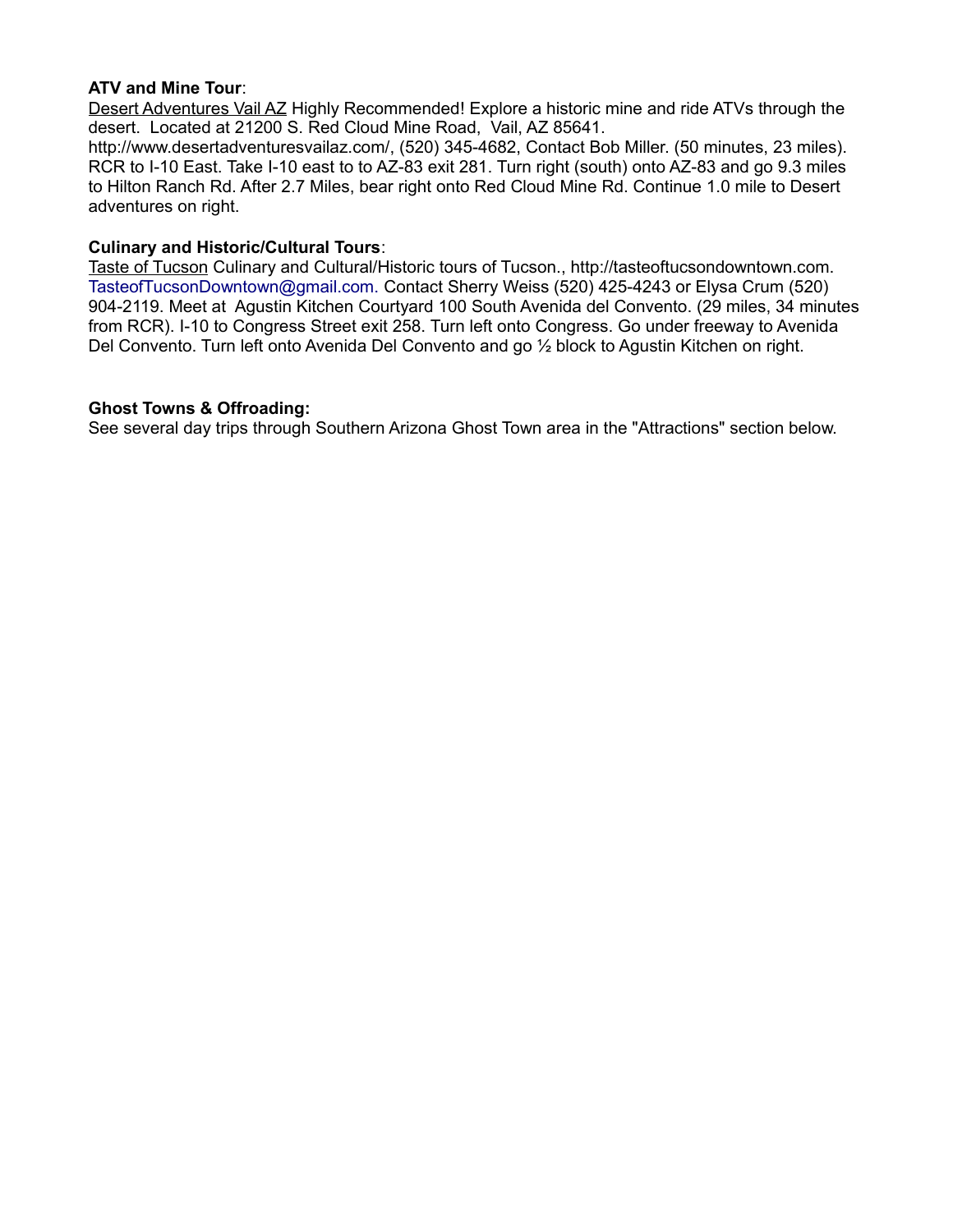# **ATTRACTIONS**

**Review other Tucson attractions at [www.TucsonAttractions.com,](http://www.TucsonAttractions.com/) [www.VisitTucson.com,](http://www.VisitTucson.com/) and http://SouthernArizonaGuide.com/.**

# **Attractions (Driving from Phoenix to Tucson):**

Rooster Cogburn Ostrich Ranch located at 17599 E. Peak Lane, Picacho AZ 85141, Open 9:00AM-5:00 PM Friday-Monday. www.RoosterCogburn.com, (520) 466-3658. (One mile on frontage road on West side of I-10. Exit Picacho Peak Rd. Interstate 10 Exit 215, then turn left (South East) on frontage road. We have never visited this attraction, but we have heard from many people that it is a really neat, inexpensive, attraction. Primarily an Ostrich and Deer feeding/petting zoo. It also has a walk-in feeding aviary and, yes, monster truck rides/tours.

 Biosphere 2 located at 32540 S. Biosphere Road, Oracle AZ 85739, http://biosphere2.org/, (520) 838- 6200. Owned and operated by the Univerity of Arizona. Originally funded by Ed Bass, and designed as a research habitat duplicating Biosphere 1 (Earth). Daily tours. From I-10 south of Phoenix, take the AZ-187/AZ-387 Exit 185 toward Coolidge/Florence. Turn left onto AZ-187/Pinal Rd. and go 0.4 miles to AZ-387. Turn right onto AZ-387 and go 7 miles to AZ-87. Turn right onto AZ-87 and go 7 miles to AZ-287. Continue straight and go another 8 miles to Florence. Turn right onto AZ-79 and go 42 miles to AZ-77. Turn left onto AZ-77 and go 5.5 miles to Biosphere Road on right. Turn right onto Biosphere road and go 3.4 miles to Biosphere 2. To continue to RCR (63 miles, 1 hour 15 minutes away), take AZ-77 south towards Tucson (becomes Oracle Road) and go 28 miles to the Miracle Mile. Turn Right onto Miracle mile and go 2 miles to I-10 East. Once back on I-10 East continue to the Vail Exit 279 and follow website directions to RCR.

# **Attractions within 10-20 minutes of RCR:**

Rincon Memorial Cemetery Located at 13100 E. Old Spanish Trail, Tucson, AZ 85747, (4.5 miles, 10 minutes from RCR), Search www.findagrave.com for Rincon Memorial Cemetary, Pima County, Arizona. Founded by RCR founder, Gilbert Acosta, and several other prominent Rincon Valley ranchers including, Ray Ruiz, Dr. W.H. Kenner, and William S. Hughs, Miguel, Frank, &Joe Escalante, and Frank Castillo all worked to clean up and protect the site. RCR to Old Spanish Trail. Turn right on Old Spanish Trail (towards town) and go 3 miles. Cemetery on left.

Rincon Valley Farmer's Market Located at 12500 E. Old Spanish Trail, Tucson, AZ 85747, (5.5 miles, 10 minutes from RCR), http://www.rvfm.org/, Operated by Heirloom Farmers Markets (520) 882-2157. Saturdays 8:00 AM to 1:00 PM. Produce, crafts, & mexican food. RCR to Old Spanish Trail. Turn right on Old Spanish Trail (towards town). Go 3 miles. Farmer's Market on left at the big green & white barn. Santa Rita Shrine Located at 13260 E. Colossal Cave Road, Vail, AZ 85641, (6.5 miles, 12 minutes from RCR), http://www.stritainthedesert.org Catholic Shrine and church built by Caroline Takamine Beach, to honor her late husband, Dr. Takamine, who was a successful scientist whose patents included Adrenalin. He was also instrumental in the donation from Japan to Washington D.C. of 2000 cherry trees in 1909. RCR to Camino Loma Alta. Turn Laeft (south onto Camino Loma Alta and continue across Old Spanish Trail to Colossal Cave Road. Shrine/Church on left after crossing first set of railroad tracks, but before the second set of tracks.

Historic Vail Post Office Located at 13105 E. Colossal Cave Road, Vail, AZ 85641, (6.4 miles, 12 minutes from RCR), http://vailpreservationsociety.org/blog/old-vail-store-post-office/ Several display boards around the remains of the historicx adobe building recount Vail's history, and the history of the Vail Post Office. RCR to Camino Loma Alta. Turn Left (south onto Camino Loma Alta and continue across Old Spanish Trail to Colossal Cave Road. Adobe Post Office building on right just after crossing first set of railroad tracks, but before second set of tracks.

Saguaro National Park Visitor's Center Located at 3693 S. Old Spanish Trail, Tucson, AZ 85730, (9.5 miles, 16 minutes from RCR), https://www.nps.gov/sagu/index.htm, (520) 733-5153. Nature walks, indoor displays, loop drive. RCR to Old Spanish Trail. Turn right on Old Spanish Trail (towards town) and go 7 miles. Visitor's Center on right.

Colossal Cave is located about 10 minutes from the Ranch at 16721 E. Old Spanish Trail, Vail AZ 85641 (http://colossalcave.com) (520) 647-7275. Walking tours, ladder tours, and wild cave tours. Also museums, gift shop, picnic area and an outdoor cafe. Horseback riding also available. Call (520) 647- 3450. South on Camino Loma Alta, Left on Old Spanish Trail to Colossal Cave Park.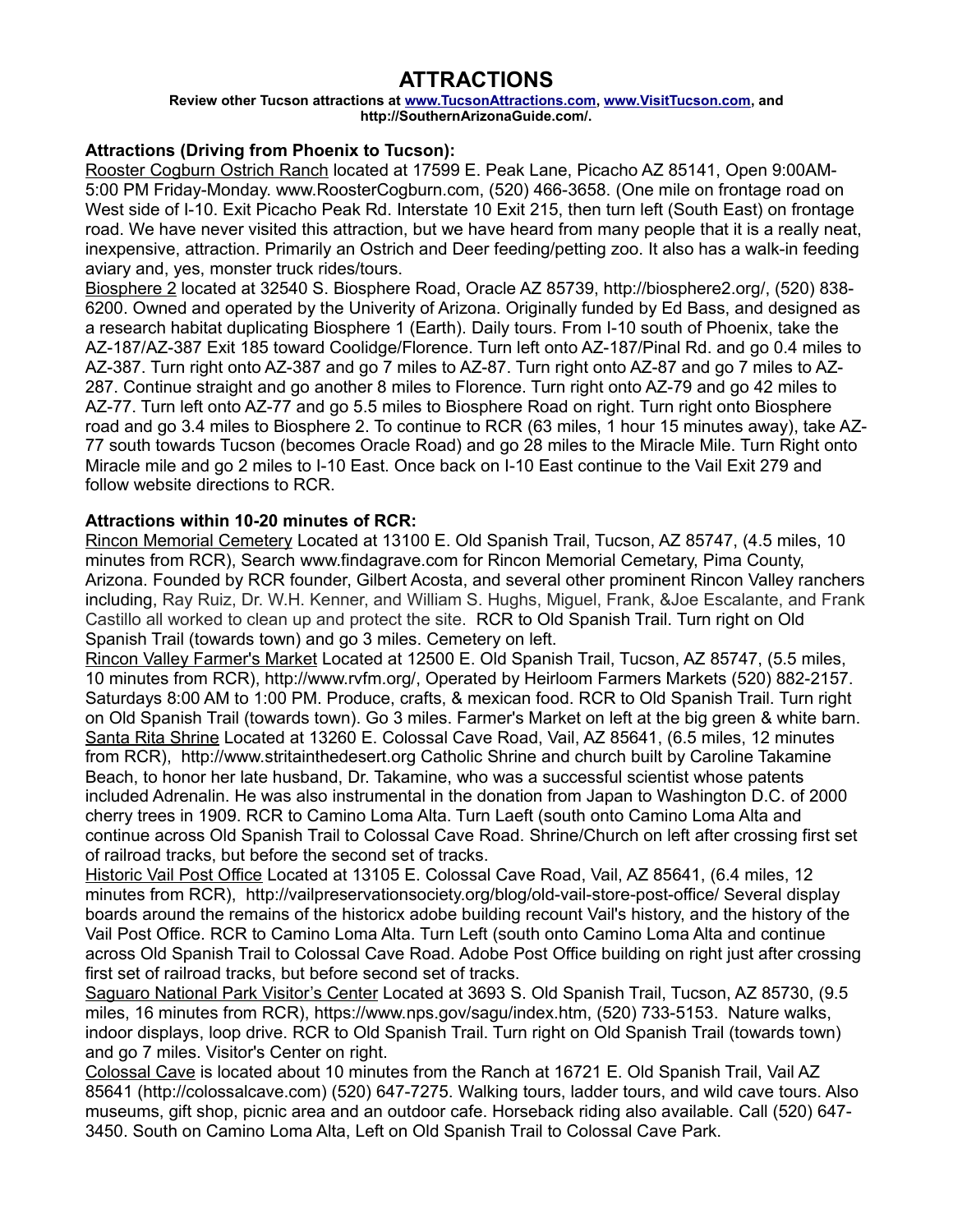Charron Vineyard. Beautiful ambience. Located at 18585 S. Sonoita Highway, Vail, AZ 85641. (520) 762-8585, http://www.charronvineyards.com/, (16.4 miles, 22 minutes, from RCR). RCR to I-10 East. Take I-10 east to to AZ-83 exit 281. Turn right (south) onto AZ-83 and go 6.5 miles. Charron is on left. Pima Air and Space Museum Located at 6000 E. Valencia Road, Tucson, AZ 85706, (520) 574-0462. (13 miles, 18 minutes from RCR), www.PimaAir.org. Rivals the Smithsonian Air & Space Museum. Over 300 historical aircraft on 80 acres. Open M-Su, Flight Grill Cafe. South on Camino Loma Alta to Old Spanish Trail. Turn right and go 11 miles (Old Spanish Trail becomes Valencia). Museum on left.

## **Tucson Area Attractions:**

Tucson Speedway Located at 11955 S. Harrison Road, Tucson, AZ 85747, (520) 762-1600. (15 miles, 23 minutes from RCR), [www.TucsonSpeedway.com.](http://www.TucsonSpeedway.com/) 3/8 mile paved oval. NASCAR Whelen Series. Races Saturday Nights. RCR to I-10 West. I-10 west to Exit 275, Houghton Rd. Left onto Houghton for 2.0 miles to Dawn Rd. Turn right and go 1 mile to Harrison Rd. Turn right and go ¼ mi. Track on right. Tucson Dragway Located at 12000 S. Houghton Road, Tucson, AZ 85747, (520) 762-9700. (13.5 miles, 21 min from RCR), [www.TucsonDragway.com.](http://www.TucsonSpeedway.com/) NHRA ¼ mile asphalt strip. Races Saturday Nt. RCR to I-10 West. I-10 west to Exit 275, Houghton Rd. Left onto Houghton for 1.5 mi. Track on right. Pima Air and Space Museum Located at 6000 E. Valencia Road, Tucson, AZ 85706, (520) 574-0462. (13 miles, 18 minutes from RCR), www.PimaAir.org, Rivals the Smithsonian Air & Space Museum. Over 300 historical aircraft on 80 acres. Open M-Su, Flight Grill Cafe. South on Camino Loma Alta to Old Spanish Trail. Turn right and go 11 miles (Old Spanish Trail becomes Valencia). Museum on left. Mini Time Machine - Miniatures Museum Located at 4455 E. Camp Lowell Drive, Tucson, AZ 85712, (520) 881-0606. (23 miles, 41 minutes from RCR), www.TheMiniTimeMachine.org Fascinating museum of miniature houses, furnishings, and dioramas. Allow three hours to see everything. Checkout flashlights at museum desk and watch intro video to make the most of your visit. Open Tu-Sat 9:00 AM – 4:00 PM. Sun 12:00 PM – 4:00 PM Closed Mondays & Holidays. Old Spanish Trail, Right on Freeman, Left on Speedway, Right on Kolb. Kolb becomes Grant crossing Tanque Verde Rd. Grant to Swan. Right on Swan to Camp Lowell, Left on Camp Lowell. Museum on right. Reid Park Zoo Located at 3400 E. Zoo Court, Tucson, AZ 85716, (520) 791-4022. (20 miles, 32 minutes from RCR), www.ReidParkZoo.org 24 acres with more than 500 animals. A very nice park like atmosphere with natural habitats. South on Camino Loma Alta to Old Spanish Trail. Turn right and go 13 miles (Old Spanish Trail becomes Valencia) to I-10 West. Go 2 miles on I-10 West to Exit 265, Alvernon North. Turn right onto Alvernon Way and go 1.75 miles to 22<sup>nd</sup> street. Turn left on 22<sup>nd</sup> street and go 1 mile to Randolph Way. Turn right onto Randolph way and go 0.25 miles to Zoo Court, then turn left into Zoo.

Tucson Botanical Gardens Located at 2150 N. Alvernon Way, Tucson, AZ 85712, (520) 326-9686. (23 miles, 36 minutes from RCR), www.TucsonBotanical.org Sixteen residentially scaled gardens on 5 acres. Butterfly exhibit. South on Camino Loma Alta to Old Spanish Trail. Turn right and go 13 miles (Old Spanish Trail becomes Valencia) to I-10 West. Go 2 miles on I-10 West to Exit 265, Alvernon North. Turn right onto Alvernon Way and go 6.7 miles to Botanical Gardens on right.

Tucson Museum of Art Collection of 8000 pieces. Located at 140 N. Main Avenue, Tucson, AZ 85701, (520) 624-2333. Closed M-W. (23 miles, 30 minutes from RCR), https://www.tucsonmuseumofart.org/. Old Spanish Trl/Valencia Rd. to I-10 West. I-10 to Congress/Broadway Street exit 258. Right on Congress/Broadway for 1/4 mile to Granada Ave. Left on Granada Ave for 1 block, then right on Alameda, then next left onto Main. Museum on right. Continue and take the next right, Washington, for Parking Lot. Eat at Cafe A La Carte! Parking at meters is free in Tucson after 5:00 PM, and on weekends. Tucson Children's Museum Cool exhibits for all ages! Located at 200 S. 6<sup>th</sup> Avenue, Tucson, AZ 85701, (520) 792-9985. Closed M-W. (24 miles, 32 minutes from RCR),

https://www.childrensmuseumtucson.org/. Old Spanish Trl/Valencia Rd. to I-10 West. I-10 to Congress/Broadway Street exit 258. Right on Congress/Broadway for  $\frac{3}{4}$  mile to 6<sup>th</sup> Ave. Right on 6<sup>th</sup> Ave for 1  $\frac{1}{2}$  blocks. Museum on right. Parking along 6<sup>th</sup> Ave or turn right on 13<sup>th</sup> street after museum. Arizona History Museum Located at 949 E. 2<sup>nd</sup> Street, Tucson, AZ 85719, (520) 628-5774. (23 miles, 35 minutes from RCR), [https://arizonahistoricalsociety.org/museum/arizona-history-museum/.](https://arizonahistoricalsociety.org/museum/arizona-history-museum/) Old Spanish Trl/Valencia Rd. to I-10 West. I-10 to Park Ave. exit 262. North on Park Ave. (becomes Euclid Ave.) for 3.8 miles to 2<sup>nd</sup> street. Turn right and go 1 1/<sub>2</sub> blocks. Museum on left. Validated parking at the Main Gate Garage, located on Euclid Avenue and 2nd Street. Enter the garage from 2nd street and park in the "Arizona History Museum visitors" section. Exchange garage ticket for exit pass at museum.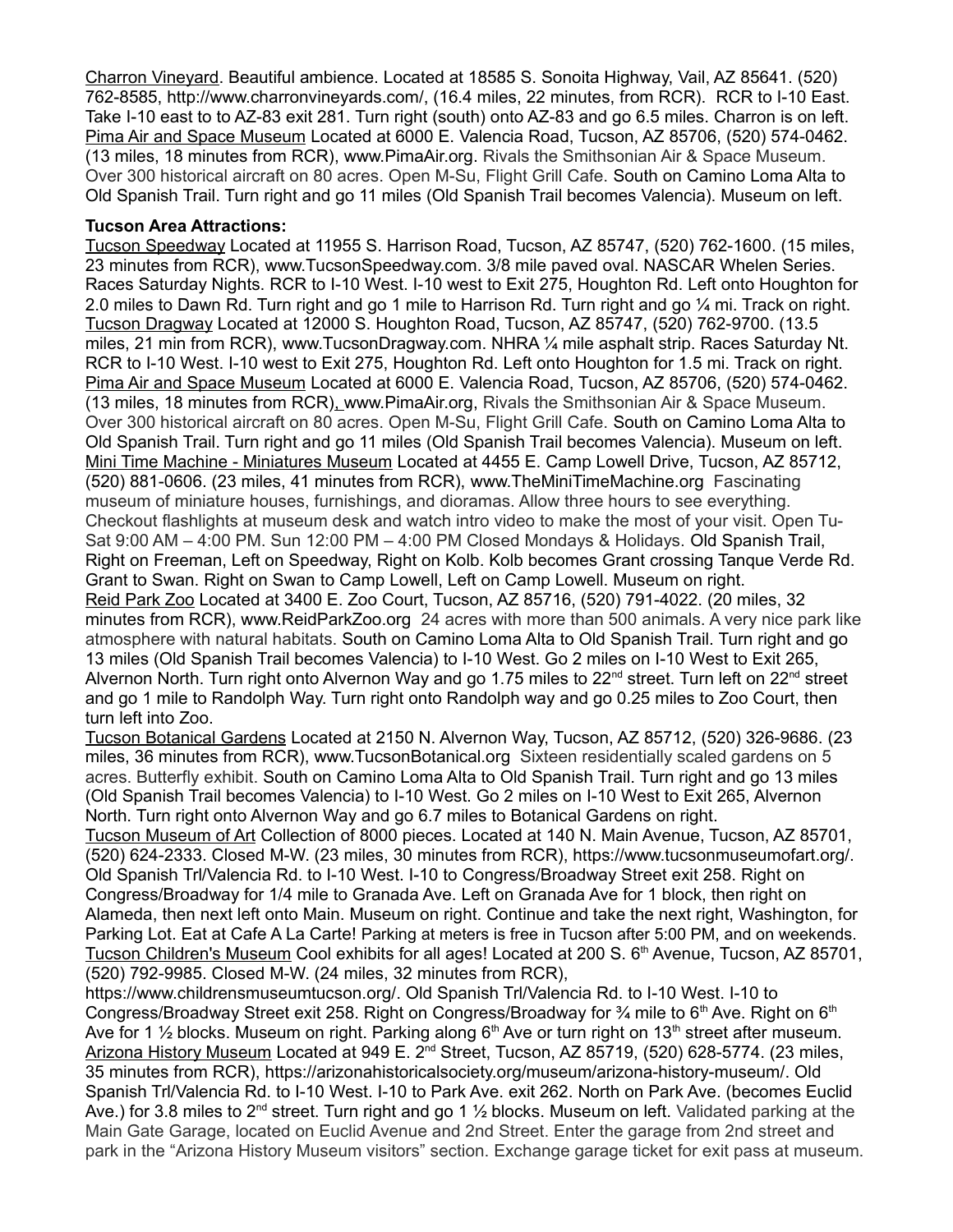Southern Arizona Transportation Museum Located at 414 N. Toole Avenue, Tucson, AZ 85701, (520) 623-2223. (24 miles, 32 minutes from RCR), http://tucsonhistoricdepot.org/. Historic depot filled with wonderful exhibits and original Southern Pacific locomotive #1673. Old Spanish Trl/Valencia Rd. to I-10 West. I-10 to Congress/Broadway Street exit 258. Turn right on Congress/Broadway to 6th Avenue. Turn left onto 6th Avenue, continue across Congress to Pennington. Right on Pennington to Toole Ave. Right on Toole Ave. SATM immediately on left, next door to Maynard's Restaurants.

San Xavier del Bac Located at 1950 W. San Xavier Road, Tucson, AZ 85746, (520) 294-2624. (35 miles, 41 minutes from RCR), www.SanXavierMission.org. Mission founded in 1692 by Father Eusebio Kino. Open to Public 7:00 AM-5:00 PM. Sunday Mass 8:00 AM, 11:00 AM, 12:30 AM. Mon-Fri Mass 6:30 AM, 8:30 AM. RCR to I-10 West. I-10 west to I-19 South, Exit 260. I-19 South to San Xavier Road Exit 92. Turn Right onto San Xavier Road and go just over a mile to the Mission.

Arizona-Sonora Desert Museum Located at 2021 N. Kinney Road, Tucson, AZ 85743, (520) 883-1380. (42 miles, 55 minutes from RCR), www.DesertMuseum.org. The Arizona-Sonora Desert Museum is a 98-acre zoo, aquarium, botanical garden, natural history museum, publisher, and art gallery founded in 1952. Nice restaurant on the museum grounds. RCR to I-10 West. I-10 west to I-19 South, Exit 260. I-19 South to Ajo Road Exit 99. Turn Right onto Ajo Road and go 5 miles to Kinney Road. Turn right onto Kinney Road and go 7.8 miles to Desert Museum on left.

Kitt Peak National Observatory Located west of Tucson in the Quinlan Mountains on the Tohono O' odham Reservation, (77 miles, 1 Hr 40 minutes from RCR), www.noao.edu/kpvc/ Visitor's Center & Museum Open 9:00 AM – 3:45 PM, no fee. Telescope tours throughout the day, and several nighttime programs. Reservations must be made online for programs and special tours. Please note Observatory is at 7000 feet above sea level. Also, US Border Patrol Check Point on AZ-86 requires all non-US visitor's to present passports. No gasoline available, and no restaurants at the observatory. Picnic area is available. No WiFi and cell phone use is prohibited. No overnight parking. RCR to I-10 West. I-10 west to I-19 South, Exit 260. I-19 South to Ajo Way Exit 99. Turn Right onto Ajo Way/AZ 86 and go 36.8 miles to AZ-386. Turn left onto AZ-386 and go 12 miles to the Kitt Peak Observatory Site.

## **Day-Trip Attractions (towards Sierra Vista):**

Kartchner Caverns State Park is located about 40 miles (36 minutes) from the Ranch at 2980 AZ-90, Benson, AZ 85602 (http://azstateparks.com/Parks/KACA/) (520) 586-2283. Very well preserved, extensive cave. You do need reservations, so be sure to visit the website and call in advance. Located in the Whetstone Mountains along AZ State Highway 90 on the way to Sierra Vista/Fort Huachuca/Bisbee. A little out of the way if traveling to Tombstone or Sonota/Elgin, but a loop is possible. RCR to I-10 East. Take I-10 east AZ-90 Exit 306

## **Day-Trip Attractions (towards Tombstone & Bisbee-See Benson/Willcox also):**

Tombstone (1 hour 6 minutes, 58 miles from RCR), http://www.tombstoneweb.com/ "The Town to Tough to Die" (but struggling). Walk Allen and Toughnut Streets to see most of the historic sites and attractions. Visit the Bird Cage Theater/Museum (6th & Allen), The Courthouse Museum (3rd & Toughnut), the Rose Tree (4<sup>th</sup> & Toughnut). Shoot real guns at the Big Iron, and see gunfight shows at the OK Corral (Allen between  $3<sup>rd</sup>$  & 4<sup>th</sup>). RCR to I-10 East. Take I-10 east to to Benson 4<sup>th</sup>/Street/AZ-80 exit 303. Continue 2.3 miles to AZ-80. Turn right (south) onto AZ-80 and go 23.5 miles to Tombstone. Bisbee (1 hour 35 minutes, 85 miles from RCR), Quaint historic western town. Numerous shops, art galleries, museums, and saloons. Cafe Roka at 35 Main Street offers superb dining. RCR to I-10 East. Take I-10 east to to Benson 4<sup>th</sup>/Street/AZ-80 exit 303. Continue 2.3 miles to AZ-80. Turn right (south) onto AZ-80 and go 23.5 miles to Tombstone. Continue on AZ-80 through Tombstone for another 24.5 miles to the exit ramp to Old Bisbee. Turn left onto Tombstone Canyon Road, and go 0.1 miles to the Old Bisbee public parking. Old Bisbee shops, museums, and restaurants are best visited by walking the old narrow alleys, numerous staircases.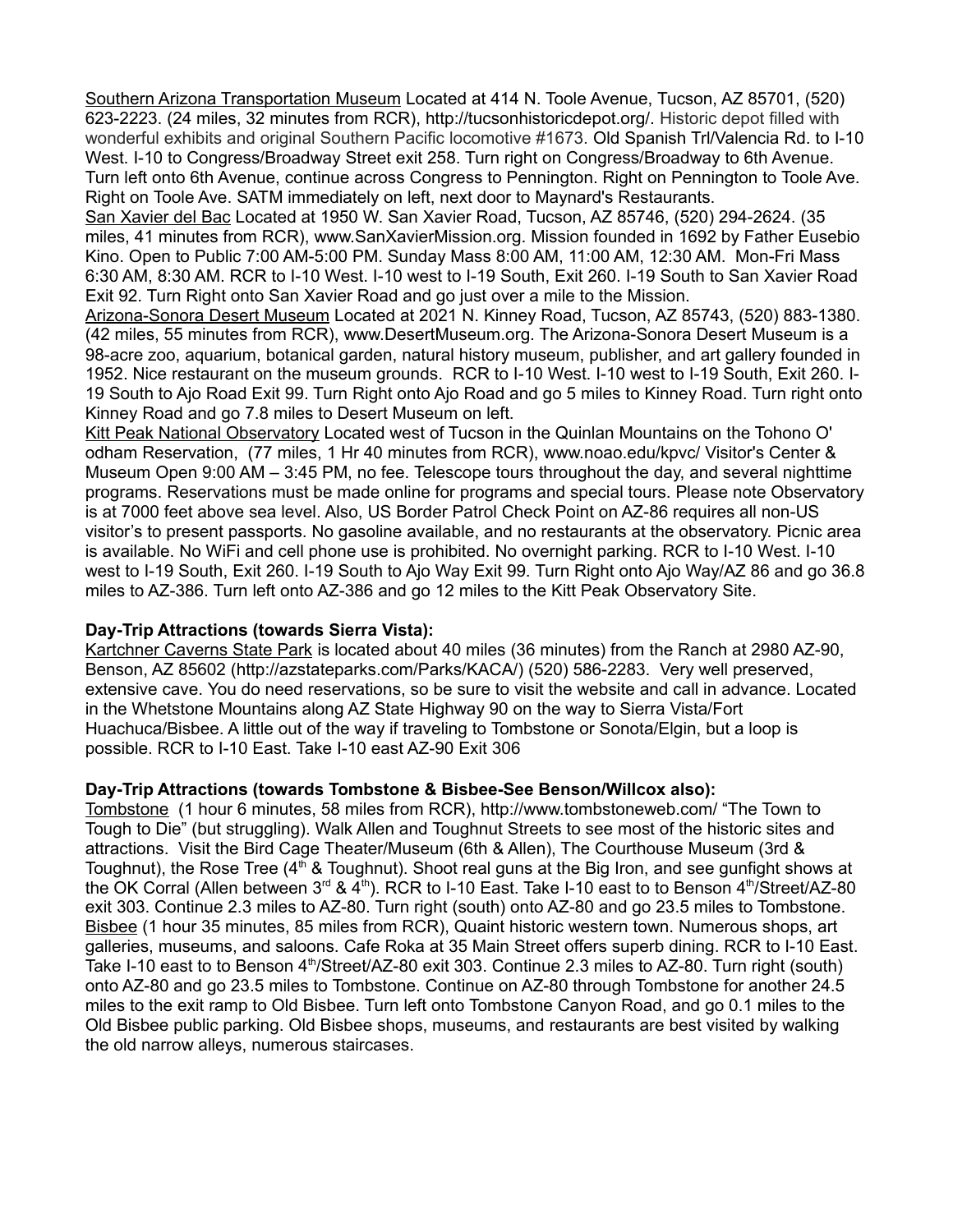# **Day-Trip Attractions (towards Sonoita/Elgin and Patagonia):**

Charron Vineyard. Beautiful ambience. Located at 18585 S. Sonoita Highway, Vail, AZ 85641. (520) 762-8585, http://www.charronvineyards.com/, (16.4 miles, 22 minutes, from RCR). RCR to I-10 East. Take I-10 east to to AZ-83 exit 281. Turn right (south) onto AZ-83 and go 6.5 miles. Charron is on left. Empire Ranch Homesteaded in the 1860's, it was acquired by the Vail brothers of New York who named it after the "Empire" state. The scene of many western films, today the Ranch is protected and managed by BLM. (32 miles, 38 minutes, from RCR)RCR to I-10 East. Take I-10 east to to AZ-83 exit 281. Turn right (south) onto AZ-83 and go 18.5 miles to Empire Ranch Rd., Turn left (East) and go about 3 miles to the Empire Ranch.

Sonoita/Elgin Vineyards The Sonoita-Elgin area, located about 45 minutes from the Ranch, is home to over a dozen vineyards almost all of which offer tours and wine tasting. RCR to I-10 East. Take I-10 east to to AZ-83 exit 281. Turn right (south) onto AZ-83 and go 25 miles to AZ-82. For map&directions, http://arizonawine.org/visit-az-wine-country/sonoita/. For transportation and wine tours, we recomend Arizona Sunshine Tours (520) 803-6713, http://www.sonoitawinetours.com/. Also Goldstar Town Car, Chris Kerr, (520) 490-5406, [http://GoldstarAZ.com,](http://GoldstarAZ.com/) For lunch, we recommend The Cafe at 3280 AZ State Highway 82, or the Steakout restaurant located on the SE corner of AZ Highways 83 & 82. The Paton Center for Hummingbirds Located at 477 Pennsylvania Avenue, Patagonia, AZ 85624 (58 minutes, 48 miles from RCR), http://www.tucsonaudubon.org/work/patons.html. Owned/Operated by The Tucson Audubon Society. Open to the public, free of charge, dawn to dusk. Great birding and picnic area concentrating on the hummingbirds of SE Arizona. RCR to I-10 East. Take I-10 east to to AZ-83 exit 281. Turn right (south) onto AZ-83 and go 25 miles to AZ-82 (Sonoita). Turn right (west) on AZ-892 and go 13 miles to  $4<sup>th</sup>$  avenue, Turn right (north) onto  $4<sup>th</sup>$  avenue and go about 0.15 miles to the 'T' intersection with Pennsylvania Street. Turn left (south) onto Pennsylvania street and go about 0.3 miles to the Paton Center on left. Visit the Patagonia/Sonoita Creek Preserve just beyond the Center. Patagonia/Sonoita Creek Preserve Located at 150 Blue Heaven Road, Patagonia, AZ 85624 http://www.nature.org/ourinitiatives/regions/northamerica/unitedstates/arizona/placesweprotect/patagon ia-sonoita-creek-preserve.xml, (520) 394-2400. Owned/Operated by The Nature Conservancy, open to the public. \$6 per person. 873 acres containing Two miles of Sonoita creek wetland riparian habitat with trails and pasture. Great birding and picnic area. RCR to I-10 East. Take I-10 east to to AZ-83 exit 281. Turn right (south) onto AZ-83 and go 25 miles to AZ-82 (Sonoita). Turn right (west) on AZ-82 and go 13 miles to  $4<sup>th</sup>$  avenue, Turn right (north) onto  $4<sup>th</sup>$  avenue and go about 0.15 miles to the 'T' intersection with Pennsylvania Avenue. Turn left (south) onto Pennsylvania Avenue which becomes Blue Heaven Road and go 1.5 miles to the Preserve Visitor's Center on left.(60 min, 50 mi from RCR). Patagonia Lake State Park Located at 400 Patagonia Lake Road Nogales, AZ 85621 (1 hour 15 minutes, 60 miles from RCR), http://azstateparks.com/Parks/PALA/, (520) 287-6965. Elev. 4050, Fishing, camping, boat rental, picnicking, hiking, and birding. RCR to I-10 East. Take I-10 east to to AZ-83 exit 281. Turn right (south) onto AZ-83 and go 25 miles to AZ-82 (Sonoita). Turn right (west) on AZ-82 and go 19.7 miles to Patagonia Lake Road. Turn right onto Patagonia Lake Rd for 4.5 miles to lake. Parker Canyon Lake Located at 9000 S. Parker Canyon Rd., Elgin AZ 85611 (1 hour 35 minutes, 65 miles from RCR), http://www.parkercanyonlake.com/, (520) 455-5847. Elev. 5400, Fishing, camping, boat rental, picnicking, hiking, and birding. RCR to I-10 East. Take I-10 east to to AZ-83 exit 281. Turn right (south) onto AZ-83 and go 25 miles to AZ-82 (Sonoita). Continue (south) on AZ-83 for another 25 miles to Parker Canyon Lake on right. The Ghost town of Sunnyside is about 5 miles from the lake (See Day-Trip Attractions-Ghost Towns Below Four Wheel Drive Required).

## **Day-Trip Attractions (towards Benson/Willcox):**

Old Tucson's Mescal Location Located at 1538 N. Mescal Road, Benson, AZ 85602 www.mescalmovieset.com (520) 255-6662 (40 minutes, 29 miles from RCR). A full western town constructed by Old Tucson Studios. Location for "Tombstone" and "The Quick and the Dead". Acquired April 2021 by the Kartchner Family after Old Tucson Studios closed. No services or shops. RCR to I-10 East. Take I-10 east to the J-Six Ranch Road Exit 297. Turn left onto J-Six Ranch Rd./Mescal Rd. and head north 3.2 miles. Mescal Studio is on left.

Benson Historical Museum Truly exceptional small museum. Curator Judy Lee. Located at 180 S. San Pedro Street, Benson, AZ 85602, (520) 586-3134 (214) 284-1010, (41 minutes, 35 miles from RCR). RCR to I-10 East. I-10 East to Benson Business Exit 303. Exit road becomes 4<sup>th</sup> Street. Continue 2.1 miles, Right on San Pedro, 2 blocks to  $5<sup>th</sup>$  Street, Museum on right.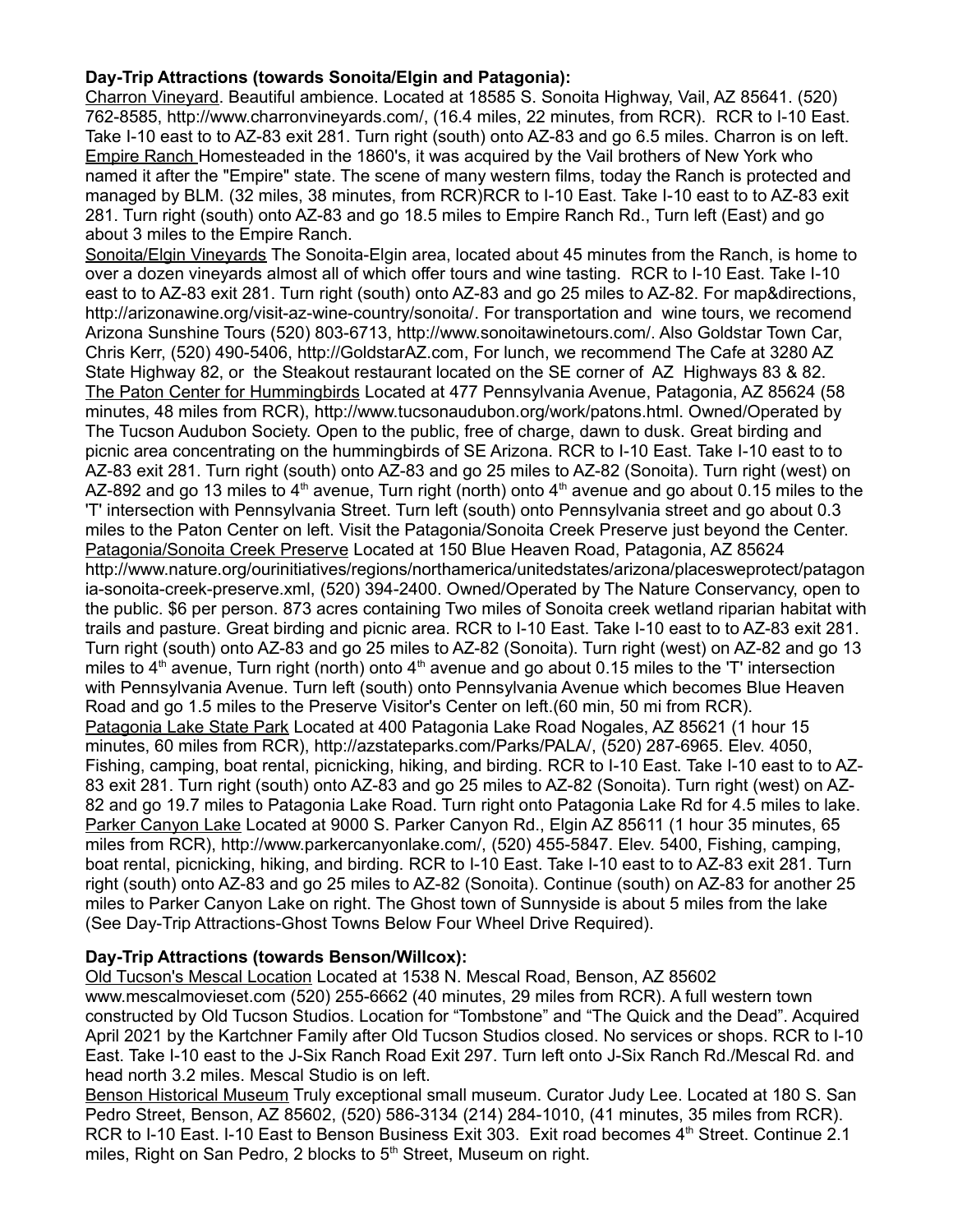Gammon's Gulch Old West Town & Movie Set Located at 331 W. Rockspring Lane, Benson, AZ 85602 (60 minutes, 48 miles from RCR),www.GammonsGulch.com, (520) 212-2831. Created by Jay and Joanne Gammons. This little hidden gem lets visitor's step back into the old west without all the tourist trappings. **Call ahead before visiting.** No stores or restaurants. Visit the Horseshoe Cafe located at 154 E 4th Street in Benson for lunch/dinner. RCR to I-10 East. Take I-10 east to the Pomerene Exit 306. Go north on the Pomerene road which becomes Cascabel road for 8.5 miles to Rockspring road. Turn left onto Rockspring road for about ¼ mile and look for the log wall fence.

Bowlins "The Thing": Reminiscent of the famous Wall Drug in South Dakota. Souvenir/tourist stop located at I-10 Exit 322. "The Thing" museum has undergone numerous incarnations over the last 50 years. The latest emphasizes the interaction of aliens and dinosaurs on historic events. Dairy Queen onsite. https://en.wikipedia.org/wiki/The\_Thing\_(roadside\_attraction)

Amerind Foundation Located at 2100 N. Amerind Road, Dragoon, AZ 85609 (55 minutes, 50 miles from RCR),www.Amerind.org, (520) 586-3666. Founded by Wm. Shirley Fulton. Extensive American Indian museum. No stores or restaurants. Visit the Horseshoe Cafe in Benson for lunch/dinner. RCR to I-10 East. Take I-10 east to the Dragoon Road Exit 318. Turn right onto Dragoon Road and go 1 mile to Amerind Road. Turn left onto Amerind Road and go  $\frac{1}{2}$  mile to the museum. Watch for the Texas Canyon Pioneer Cemetery/Dragoon Cemetery about a ¼ mile after turning onto Amerind Road. Apple Annie's Orchards: <https://www.appleannies.com/>(520) 384-2084. Open July 1<sup>st</sup> to October 31<sup>st</sup>. Visitor's may pick their own fruit and produce. The fruit orchard is located at 2081 W. Hardy Road, Willcox, AZ 85643, and the produce farm is located at 6405 W. Williams Road, Willcox, AZ 85643. Their Country Store is located at 1510 N. Circle I Road, Willcox, AZ 85643, (520) 766-2084, Open Daily 8-5. Willcox Wine Country: Willcox is located about one hour and ten minutes (70 miles) from the Ranch. About 75% of the grapes grown in Arizona come from Willcox. It is home to over a dozen vineyards almost all of which offer tours and wine tasting. RCR to I-10 East. Take I-10 east to Exit 336 (Haskell Avenue/State 186). Go about 3.6 miles to the intersection with Maley Street/AZ-186. Go right for one block to Railroad Avenue. This is the heart of Historic Downtown Willcox. There are several museums and wine tasting rooms along Railroad Avenue. See Wines of Willcox Wine Map:

[http://www.willcoxwines.com/assets/wines\\_of\\_willcox\\_arizona\\_tasting\\_room\\_map\\_v\\_12.pdf](http://www.willcoxwines.com/assets/wines_of_willcox_arizona_tasting_room_map_v_12.pdf) Big Tex BBQ offers dining in a historic train car. In addition to the restaurants shown on the map, the Double S Steakhouse at 1201 W. Rex Allen Drive is recommended. Museums include the Chiricahua Museum, Rex Allen Museum, and Marty Robbins Museum. Vineyards are located throughout the area. Dos Cabezas: A ghost town except for a few residents remaining. The truly fascinating Dos Cabezas Pioneer cemetery is located on the south side of the road 13.6 miles east along AZ-186 from the Haskell/Maley intersection in Willcox. Look for Maj. Wm Downing and John F. Yoder.

Fort Bowie National Historic Site: [https://www.nps.gov/fobo/index.htm,](https://www.nps.gov/fobo/index.htm) Located another 8.5 miles east along AZ-186 from the Dos Cabezas Cemetery To Apache Pass Road. Turn left (north) onto the dirt road and go 8 miles to the Parking/Trailhead. Hike about 0.1 miles to the first ruin. Another 0.5 miles to the Butterfield Stage Station ruin, and another 0.1 miles to the Ft. Bowie Cemetery. 0.5 miles from the cemetery to the Visitor's Center and Fort. https://www.nps.gov/fobo/planyourvisit/upload/FOBOParkmMap3.pdf Chirichaua National Monument: Home to the Chirichaua Apache, geological hoodoos, balancing rocks, and Arizona pioneers.<https://www.nps.gov/chir/index.htm>Located further east along AZ-186. From the AZ-186/Apache Pass Road intersection, go another 8 miles east then south to the intersection with AZ-181(32 miles from Willcox). Turn left (east) for about 4 miles to the monument entrance. https://en.wikipedia.org/wiki/Chiricahua\_National\_Monument#/media/File:Chiricahua\_park99.jpg

## **Day-Trip Attractions (towards Tubac & Nogales):**

There are two routes to the Tubac/Nogales area from RCR:

Route 1 via I-10/I-19 Interchange. This is the long route, but along the way you pass Mission San Xavier Del Bac (see above). RCR to I-10 West. I-10 west to I-19 South, Exit 260. I-19 South to Tubac (1 hour 20 minutes, 70 miles), and Nogales (1 hour 35 minutes, 92miles from RCR).

Route 2 via Sahuarita Road. Shorter route, but bypasses San Xavier Mission (by 11 miles), and the ASARCO Mineral Discovery Center (by 3 miles). RCR to I-10. Continue across I-10 (becomes Wentworth Rd.) for 4.5 miles to Sahuarita Rd. Turn right and go 16 miles to I-19 Exit 75. take I-19 South to Tubac (1 hour 9 minutes, 55 miles), and Nogales (1 hour 27 minutes, 75 miles from RCR).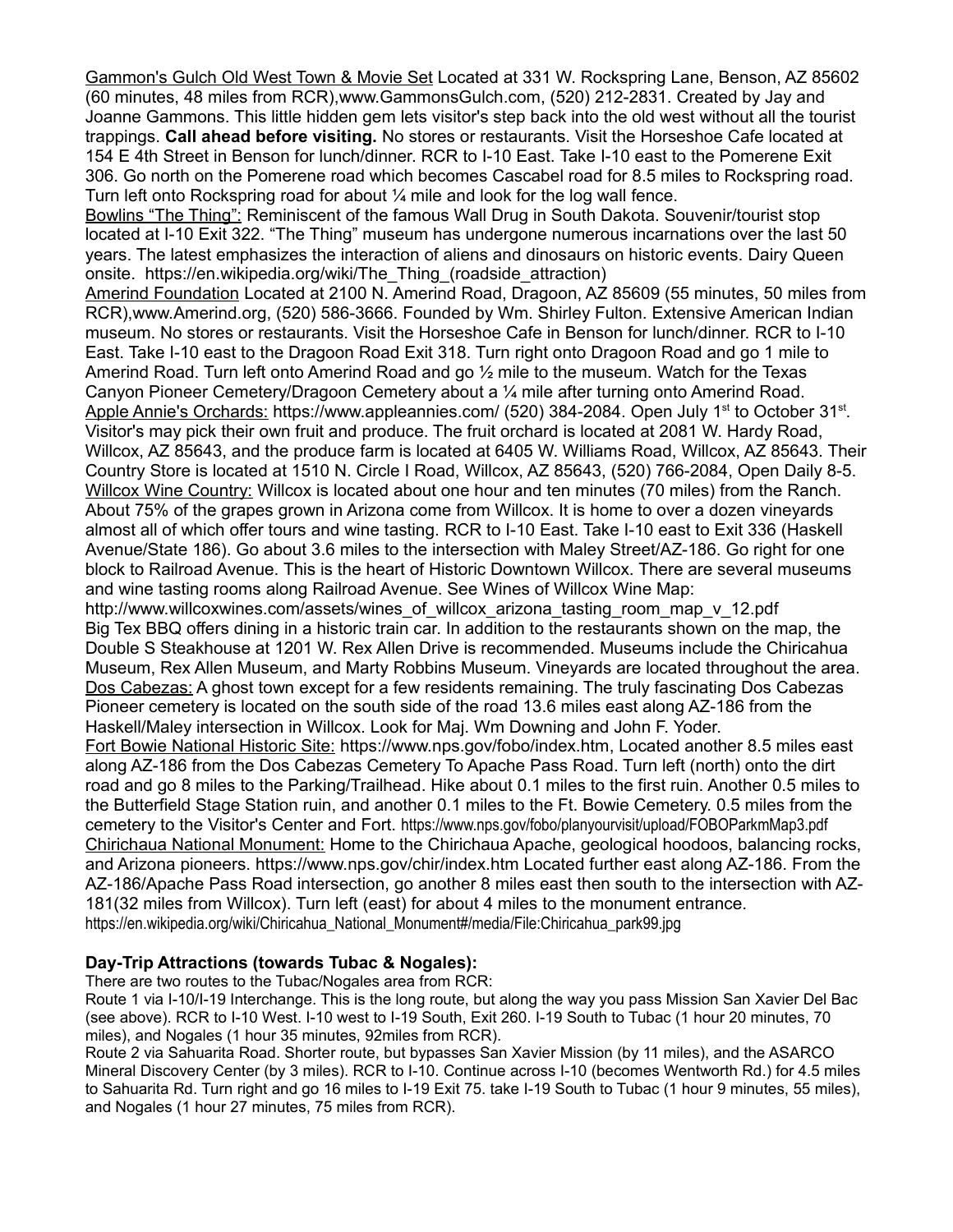ASARCO Mineral Discovery Center Located at 1421 W. Pima Mine Road, Sahuarita, AZ 85629, (520) 625-8233. www.mineraldiscovery.com. Modern Open-Pit Copper Mine. Exhibit Center, Mine Overlook, Mill Tour & Gift Shop. Leave I-19 at Exit 80 Pima Mine Road. Turn right. Go 0.1 miles to Center entrance, on left. (TEMPORARILY CLOSED)

Titan Missile Museum Located at 1580 Duval Mine Road, Sahuarita, AZ 85629, (520) 625-7736. www.titanmissilemuseum.org. Preserved ICBM Titan II in silo. Visit all eight levels of the underground bunker. Leave I-19 at Exit 69 Duval Mine Road. Turn right. Go 0.8 miles to Museum entrance, on right. Tubac Where art and history meet. Numerous shops, galleries, and restaurants. [http://tubacaz.com/,](http://tubacaz.com/) Leave I-19 at Exit 34. Turn left at stop sign and go under I-19 to Frontage Road. Turn left on Frontage Road and go about <sup>3</sup>/<sub>4</sub> mile to Tubac main entrance on right.

Tumacacori Historic National Park Mission founded by Father Eusebio Kino, and reconstructed at its present site in 1751. https://www.nps.gov/tuma/learn/historyculture/tumacacori.htm. 1891 E. Frontage Rd, Tumacacori, AZ 85640. (520) 377-5060. Leave I-19 at Exit 34. Turn left at stop sign and go under I-19 to Frontage Road. Turn right onto Frontage Road and go 2.75 miles to mission entrance on left. Nogales Gateway into Mexico. Nogales, Arizona is the destination shopping spot for visitors from Mexico, while Americans enjoy curio shopping and price haggling available south of the border in Nogales, Sonora. **Its best to leave I-19 at Exit 8** (I-19 Business Loop/Grand Avenue). Go about 3 miles to newer shops at Mariposa Road. Go another 1.5 miles to the beginning of the older shopping district. Grand Avenue splits becoming Arroyo Blvd one-way south and rejoins Grand Avenue one-way north at Crawford Street. **Turn around (left) at Elm Street and go no farther than Crawford Street (u-turn), or you will be trapped into crossing the border and going at least a mile into Mexico (No U-turns).**

# **Day-Trip Attractions (Ghost Towns):**

## Kentucky Camp-Harshaw-Mowry-Washington Camp-Duquesne

This trip is best done as an out-and back. From the Ranch to the last site, Duquesne, is 67 miles. RCR to I-10 East. Take I-10 east 2 miles to to AZ-83 exit 281. Turn right (south) onto AZ-83 and go 21 miles to the Gardner Canyon Road. Turn right on Gardner Canyon Road and continue a quartermile to Forest Service Road 163. Turn right on Forest Service Road 163 and continue approximately 5 miles to the junction of 163 and the entrance to Kentucky Camp. Kentucky Camp used to be one of the best kept ghost town secrets as nearly all of the buildings were standing. One of Bill's favorites in his early days. About 20 years ago the forest service decided to restore it as a Ranger Station. Now it is mixed use, but still picturesqe. Returning back to AZ-83, turn right (south) and go 4 miles to AZ-82 (Sonoita, about 45 minutes from RCR), then right on AZ-82 and go another 13 miles to Patagonia. Take the first left after entering town, Taylor Avenue, and go one block to Harshaw Road. Turn left onto Harshaw Road/FR 49 (Paved for first 6 miles, then 4WD required) and go 8 miles to Harshaw. You will cross a small bridge designed by Bill, built by the WLB Group. His first after college. Harshaw has several residents but many of the original structures are abandoned and there is an old cemetery. Continue on Harshaw Rd./Forest Rd. 49 another 8 miles to Mowry. The town is a true ghost town and the original structure walls are still standing. Continue another 4.5 miles on Harshaw Rd./Forest Rd. 49 to Washington Camp. The mill structure is right next to the round and several building ruins are visible. Another mile down the road is Duquene. Several picturesque structures are still standing, but there are residents and some are not too welcoming.

## Sunnyside & Parker Canyon Lake

The only ghost town in Southern Arizona with buildings constructed primarily of wood boards. On the inside of one structure the board seams are sealed with a "wall paper" consisting of the pages from World War One era Scientific American magazines, https://www.legendsofamerica.com/az-sunnyside/. RCR to I-10 East. Take I-10 east 2 miles to to AZ-83 exit 281. Turn right (south) onto AZ-83 and go 25 miles to AZ-82 (Sonoita, about 45 minutes from RCR), then continue on AZ-83 another 20 miles to Parker Canyon Lake Road. Stay right for about a  $\frac{1}{2}$  mile to go to the lake (about 1 hr 35 min from RCR). The lake has nature trails, fishing, and a small marina [http://www.parkercanyonlake.com/.](http://www.parkercanyonlake.com/) Keep left on AZ-83 for another 2 miles to Sunnyside Road. Turn left and head about 2 ½ miles up into the forested mountains (4WD required) to the ghost town of Sunnyside. At our last visit, there were no residents, but from time to time Ghost Towns are repopulated by lone artists and other recluses.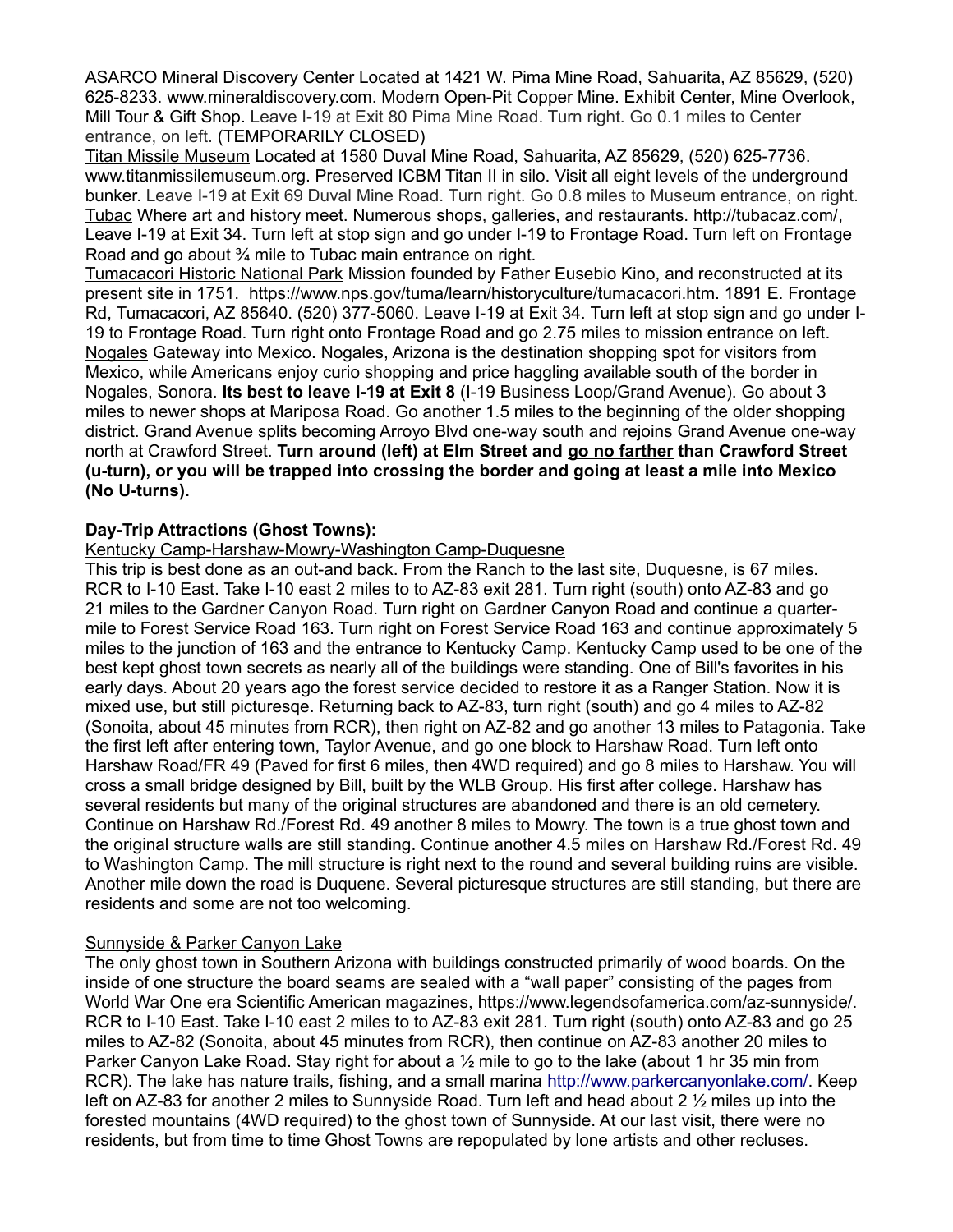## Amerind Museum-Pearce-Courtland-Gleeson-Tombstone

A nice day trip through the Sulpur Springs Valley area of Southern Arizona (130 mi, 3 hrs 20 min driving time). Trip can be done as a clockwise loop (described) or a counter clockwise loop. RCR to I-10 East. Take I-10 east 40 miles to to Dragoon Road exit 318. A 1/2 mile onto Dragoon Rd. turn left onto Amerind Rd. and go another ½ mile to the museum. Along the way there is a small old cemetery. The Amerind Museum is one of the best museums of early native american history in the country https://www.amerind.org/. Returning to Dragoon road, head another 13 miles east to Hwy 191. turn right (south) on Hwy191 and go 8.5 miles to the Ghost Town Trail. Continue another mile to Pearce. Technically no longer a ghost town as it has been swallowed up by the town Sunsites, it still has many of the old adobe buildings standing. Continue heading south on the Ghost Town Trail for 8.5 miles to Courtland. Of particular note is an old adobe building standing on the east side of the road which was the jail. Unfortunately about 20 years ago vandals made of with the steel bar windows and about 5 years before that the old steel door vanished. The old mill structure remains along with numerous foundations. Another 5 miles south on the Ghost Town Trail, the dirt road turns right (west) and becomes Gleeson Road. Continue just under a mile to Gleeson. The population varies. Most of the old adobe structures are abandoned, but more and more, these towns are repopulating. https://www.legendsofamerica.com/az-ghosttowntrail/. Heading west another 14.5 miles brings you to the outskirts of Tombstone. Turn Left (south) on Camino Rafael and go just over a mile to Fremont Street/AZ-80. Turn right on Fremont/AZ-80 to go through town. Then it is 24 miles to Benson and another 34 miles back to RCR. Food is available in Tombstone and Benson. We recommend the Depot Steakhouse, 60 S. 10th Street or the Longhorn, 501 E. Allen Street. Best food is in Benson at the Horseshoe Grill, 154 E 4th Street, Benson, AZ.

#### Total Wreck Mine

This is a great trip for just 4WD off-roading. The mine site is about 30 miles from the Ranch. After you turn off I-10, 19 miles from the Ranch, there is a whole network of 4WD roads. We can't give specific directions, as many of the roads are un-named. Here is a website that does a good job of directing you to the Mine Site. [https://www.desertrambler.com/total-wreck-mine.html.](https://www.desertrambler.com/total-wreck-mine.html) Bill's been there many times, but the last time was about 30 years ago.